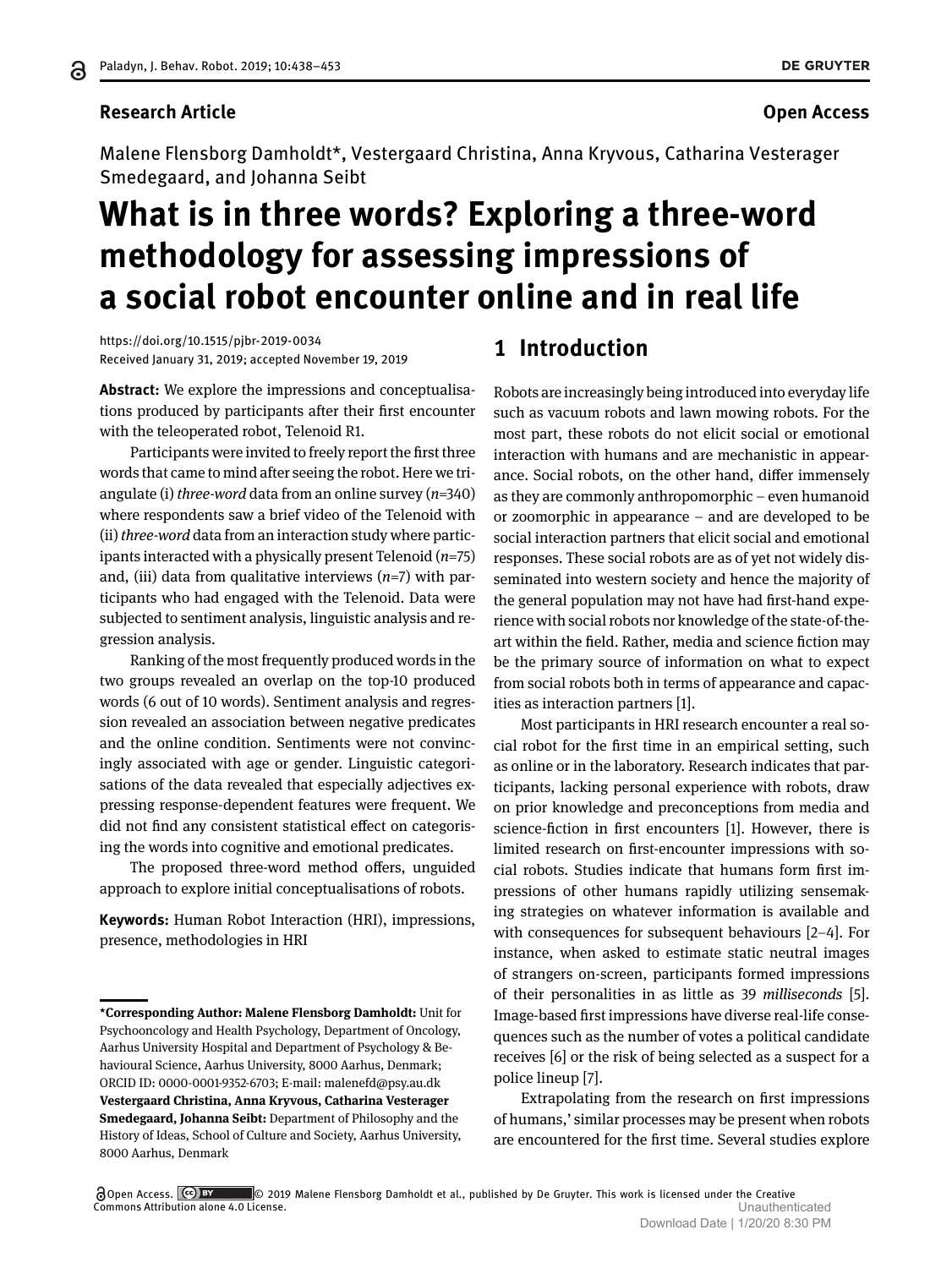the impact of (especially anthropomorphic) robots or virtual agents on humans ratings of likeability, uncanniness, human likeness and similar outcomes utilizing questionnaires of varying scopes [\[8](#page-14-1)[–12\]](#page-14-2) and in some instances behavioral coding [\[13\]](#page-14-3). Taken together, the results of such studies are largely inconsistent, which may reflect the multiplicities and complexities of the variables they explore [\[14–](#page-14-4)[16\]](#page-14-5) which together makes it difficult to reduce it to a single variable. Furthermore, to the best of our knowledge, no previous studies ask the participants to simply state how they would describe the robot based on very limited information without guiding their attention onto anthropomorphism, uncanniness, likeability, similarities to science fiction and similar concepts. Given that robots are unfamiliar to the majority of the population such immediate 'unfiltered' impressions may contain valuable information on how robots are perceived and conceptualized. This, in turn, may yield important *practical* implications for "impression management for robots": what common (mis)conceptions do people express about a given robot and could that be amended? Since the matching of functionality and expectations based on appearance seem particularly valuable in human-robot interactions, "impression management" may prove important [\[13\]](#page-14-3). However, it will also contribute to the body of literature exploring the *theoretical* understanding of human-robot interactions. Some authors have argued that we need a new ontological category for social robots [\[17,](#page-14-6) [18\]](#page-14-7) while others suggest that human-robot interactions challenge our common notion of sociality and need to be reconceptualized in a new framework of "asymmetric" social interactions [\[19,](#page-14-8) [20\]](#page-14-9). Moreover, since verbal responses are used in market research for innovative products [\[21\]](#page-14-10) in ways that can be linked to psychological research on types of novelty [\[22\]](#page-14-11), it may be possible to investigate to what extent currently discussed reactions to robots can be attributed to the "novelty effect": "i.e., the cognitive and behavioural effects of encountering an experientially novel type of entity." [\[23\]](#page-14-12).

Real life encounters with a new interaction partner provide more dynamic information onto which impressions can be formed compared to solely delineating impressions from a video, such as social presence, nonverbal body language and similar cues. Hence, being physically present with an embodied social robot and engaged in interaction may give rise to qualitatively different impressions. However, at least for one study utilizing the *wizard of oz* approach, it appeared that mannerism and presumably voice of the operator are less important. Here, Nishio and colleagues reported that their participants, who had engaged in interaction with various types of teleoperated

robots, held differing impressions of their different robotic interaction partners though these were operated by a single person [\[24\]](#page-14-13). Kiesler and colleagues [\[25\]](#page-14-14) reported no or only small differences on anthropomorphic attributions, ascription of personality, lifelikeness and similar characteristics between interacting with a robot that was physically present or interacting with a robot that was projected life-size onto a screen. However, as pointed out by the authors, this lack of convincing difference may have been due to the excellent resolution of the projection. Similarly, Yamato and colleagues [26] found that there was a larger likelihood that people would take the advice of a virtual agent than a co-present robot. This has instigated researchers to question the effect of presence in at of itself on the experience of robots. Rather, it may be the social interaction that induces changes in impressions. For instance, in a study exploring two aspects of impressions: "warmth" and "competence", Bergmann and colleagues [\[9\]](#page-14-15) reported that ratings of the perceived warmth of a virtual interaction agent shaped in the form of a robot was influenced by the agents appearance and decreased over time (i.e. from pre to post-interaction) whilst changes in the ratings of competence was influenced by the use of nonverbal behavior of the agent during the interaction. In line with this, others have reported effects of robot initiated greeting behaviours on people's impressions of likeability, pleasantness and similar variables [\[27\]](#page-14-16). Others report that following even a brief interaction with a humanoid robot people change their impression of social presence and report reduced levels of uncertainty towards the robot [\[28\]](#page-14-17). The initial impressions towards a non-social mechanistic robot also changed amongst elderly residents after merely seeing a demonstration of the robot. However, their impressions were mainly described in terms of practical capabilities where the focus may have been different if it had been a social robot [\[29\]](#page-14-18). There is some indication that *interaction* may not be necessary but rather that *exposure* per se can affect impressions of robots. It may be possible that affective habituation over even a brief period of time reduces strongly felt positive or negative emotion towards robots [\[28\]](#page-14-17). This could in part explain reported reductions in feelings of uncanniness with prolonged exposure time. Overall, taken together, the majority of research on impression of robots is tapping into the effects of various engineering factors such as motion [\[30,](#page-14-19) [31\]](#page-14-20), other non-verbal behaviour [\[32\]](#page-14-21), and design [\[33–](#page-14-22)[35\]](#page-14-23), which naturally limits the profundity of variables assessed.

Qualitative interviews offer one method of assessing people's immediate impressions of social robots without guiding their attention to any specific content, but as conducting large, qualitative studies and transcribing large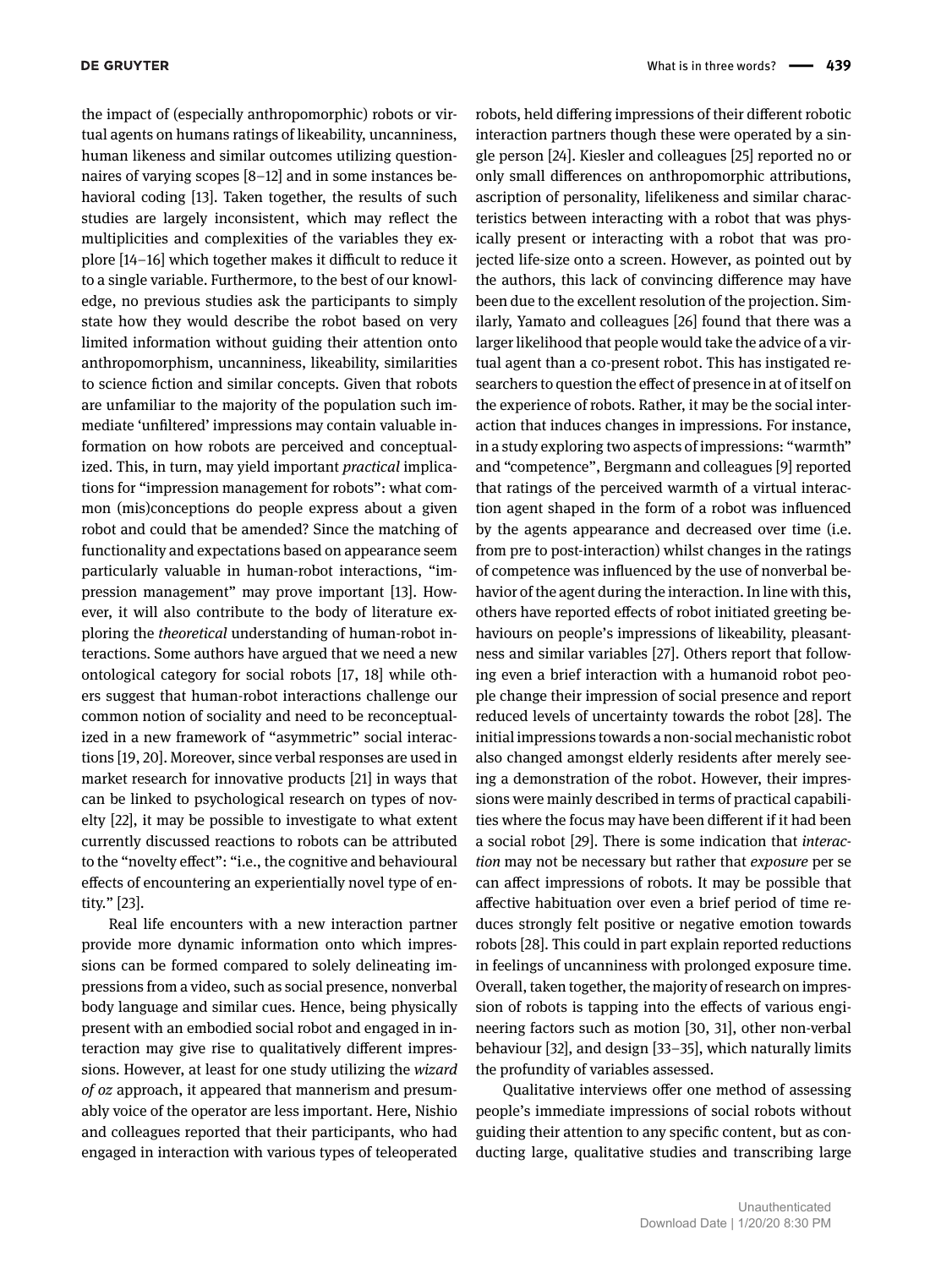amounts of data is time-consuming, interviews can be illfit for the fast-paced research turnover in HRI-research.

### **1.1 The present study**

The present study should be construed as an exploratory proof of concept study. In this paper we report on a method for assessing impressions of a specific robot in an unguided, semi-qualitative way by simply asking people to report the first three words that come to mind when they are confronted with the robot for the first time. We expect that the open-ended nature of the method will encourage respondents to offer their immediate impression, whilst at the same time overcoming some of the limitations of conventional qualitative interviews (namely the wealth of data, transcription needs and time-consuming analysis). In the present study we triangulate (i) data from an online survey with a brief video-based stimuli-material of a social robot with (ii) data from an HRI study where participants interacted with a physically present social robot and, finally, (iii) data from qualitative interviews with the same group of participants who actively engaged with the robot. Utilizing the three data sources this paper offers a reflection on possible interrelations and differences between impressions of a robot tapped with the 3-word methodology in distinctive empirical settings. The sentiments and linguistic categorization utilized by the participants in their 3-word responses are investigated. Specifically we set to explore:

i) if participants would form impressions that were uniform enough across respondents to enable us to observe *trends*;

ii) if participants spontaneously would form impressions that were emotionally laden (i.e. could be construed as either positive or negative);

iii) if there was a difference in the impressions formed between only seeing a robot online engaged in an interaction Vs personally interacting with a robot;

iv) if there were uniform characteristics in the linguistic properties of the words produced.

# **2 Methods**

The present study utilizes data from two different, independent studies: the online study which was conducted with the aim of validating two new questionnaires [36] and the interaction study investigating ethical decisionmaking with robots. The two main studies are described in turn below.

# **2.1 Online study: participants and procedure**

Three hundred and forty participants were recruited. The sample was recruited to validate a new questionnaire for the assessment of attitudes towards social robots [\[36\]](#page-14-24). The majority of respondents (*n*=267) were recruited and compensated for their time via a survey panel system supplied by *Qualtrics***®** (2015). The remaining participants were recruited in the student population but also at a local museum (for demographic information see Table 1). Participants at the museum could enroll into the survey by filling in an interest form on a tablet located at the end of the exhibition. Then they would automatically receive a link to the survey by email. Participants were compensated with a gift voucher (value of 50 DKK), electronically delivered to their email address. Hence, there was no direct interaction between researchers and participants in this study. Time and effort filters were applied during the data-collection automatically removing respondents who were unrealistically fast or responded systematically similarly to all items (e.g. always selecting the same option on the individual items). The total duration of filling in the survey was approximately 25 minutes.

# **2.2 Interaction study: participants and procedure**

Seventy-five participants were recruited on the campus of a large Danish university. However, six participants were excluded due to incomplete data on the primary measure, leaving the final sample size at *n*=69. For demographic information see Table 1. The participants were compensated with a gift voucher with the value of a 100-150 DKK.

The study was designed to explore gender perception and decision making on different ethical dilemmas in three different conditions (computer-based, humanhuman and human-robot). In the robot condition, it was the robot who presented the dilemmas and hence only data from that condition will be included in the present paper. Before the study commenced written consent was obtained and baseline data was collected online on tablets. Afterwards, the participants were guided to an adjacent room where the robot was already placed. The experiment lasted approximately one hour, with participants interacting with the robot for 40-50 minutes. The script consisted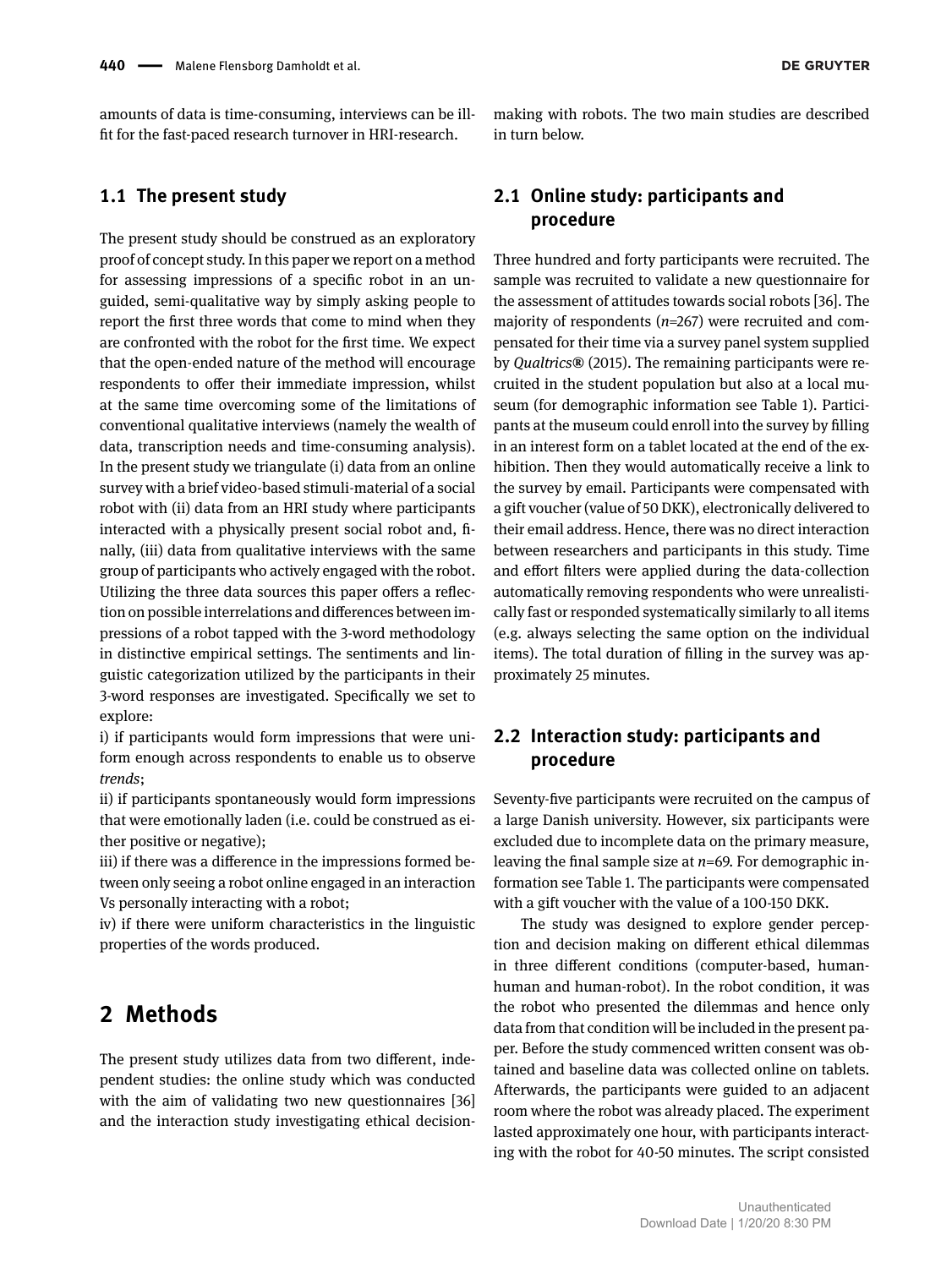of the telenoid outlining a dilemma (for instance on how to proceed if a shop assistant, by accident, have given you more goods than you have paid for) and then asking follow-up questions to induce reflection in the participant on his/hers decision (i.e. "can there be situations where stealing is OK"). The interaction was fully scripted and performed utilizing a *Wizard of Oz* paradigm. Following the interaction with the robot, the participants were escorted to a different room and were asked to answer questionnaires online.

Thereafter the participants were debriefed and a random subgroup was invited to partake in a qualitative interview.

#### **2.3 Qualitative interviews**

10 randomly selected participants who met the Telenoid in the interaction study were interviewed immediately after their participation in the study. The interviews lasted between 20-30 minutes. The interviews followed a semistructured interview guide focusing on the participant's experience of meeting the robot and reflections on the content of the study. In the interview, participants were asked to describe their immediate impressions of the robot, how they would describe the robot and if their impression of the robot changed during the session. For this paper, we have selected 7 interviews for a case-study on the link between the 3 words the participants have used to describe the robot and their explanation of their impression of the robot in the interview. 3 interviews were eliminated from the analysis as these participants had not filled out the 3 word suggestions.

All interviews were recorded and transcribed. For the purpose of the analysis in this paper, the interviews have been coded according to the 3-word entries used to describe the impression of the robot. In using this approach of analysing qualitative data on the basis of the quantitative findings we aim for further exploration of the survey data in an attempt to reveal the underlying reasoning behind participant's immediate impressions. By combining the two methodologies, we aim to reach variables that we cannot achieve with one form of data alone [\[37\]](#page-14-25).

#### **2.4 Materials**

#### **2.4.1 The robot**

Respondents were invited to report their 3-word impressions (for description see below) based on the Telenoid R1 (see Figure 1). The Telenoid is a teleoperated android robot developed by Hiroshi Ishiguro from Osaka University and the Advanced Telecommunication Research Institute International. The Telenoid is: *"developed to appear and behave as a minimal design of human features... A minimal human conveys the impression of human existence at first glance, but it doesn't suggest anything about personal features such as being male or female, old or young"* [\[38\]](#page-14-26). The Telenoid was specifically selected for the proposed neutrality of gender, age and ethnicity. The teleoperation of the Telenoid entails that the limited body movements of the Telenoid mirror the operators.

In both the online and interaction studies the vantagepoint of the participant was within the formal social distance, i.e. approximately 0.8-1.3 meters. In the interaction study the participant was seated at a small table with the Telenoid placed slightly offset at the end of the table.

The respondents in the online condition were shown a short movie of a scripted interaction with the Telenoid (77 seconds). The recording angle of the movie is offset so that the participant is seeing the telenoid relatively headon while the face of the female interaction partner is not fully visible. The interaction was in the Danish language and displayed a woman expressing worry to the Telenoid because her daughter was falling behind at math. The Telenoid recognizes the woman's concerns and offers to act as a math teacher for the daughter. The woman reluctantly declines the offer where after the Telenoid expresses disappointment (stating: "I would have been really good at it" and directs its head and gaze to the ground).

#### **2.5 Measures**

#### **2.5.1 The 3-word impression measure**

The participants from both samples were asked in the online questionnaire to write the first three words that came to mind to describe the robot. Both samples were presented with the same image of the robot (see Figure 1) and three blank slots that they could type their words into. For the interaction condition, this question was presented after the interaction with the robot. For the online condition, this question was presented after seeing a short video of the robot in interaction. For description see the section describing the robot.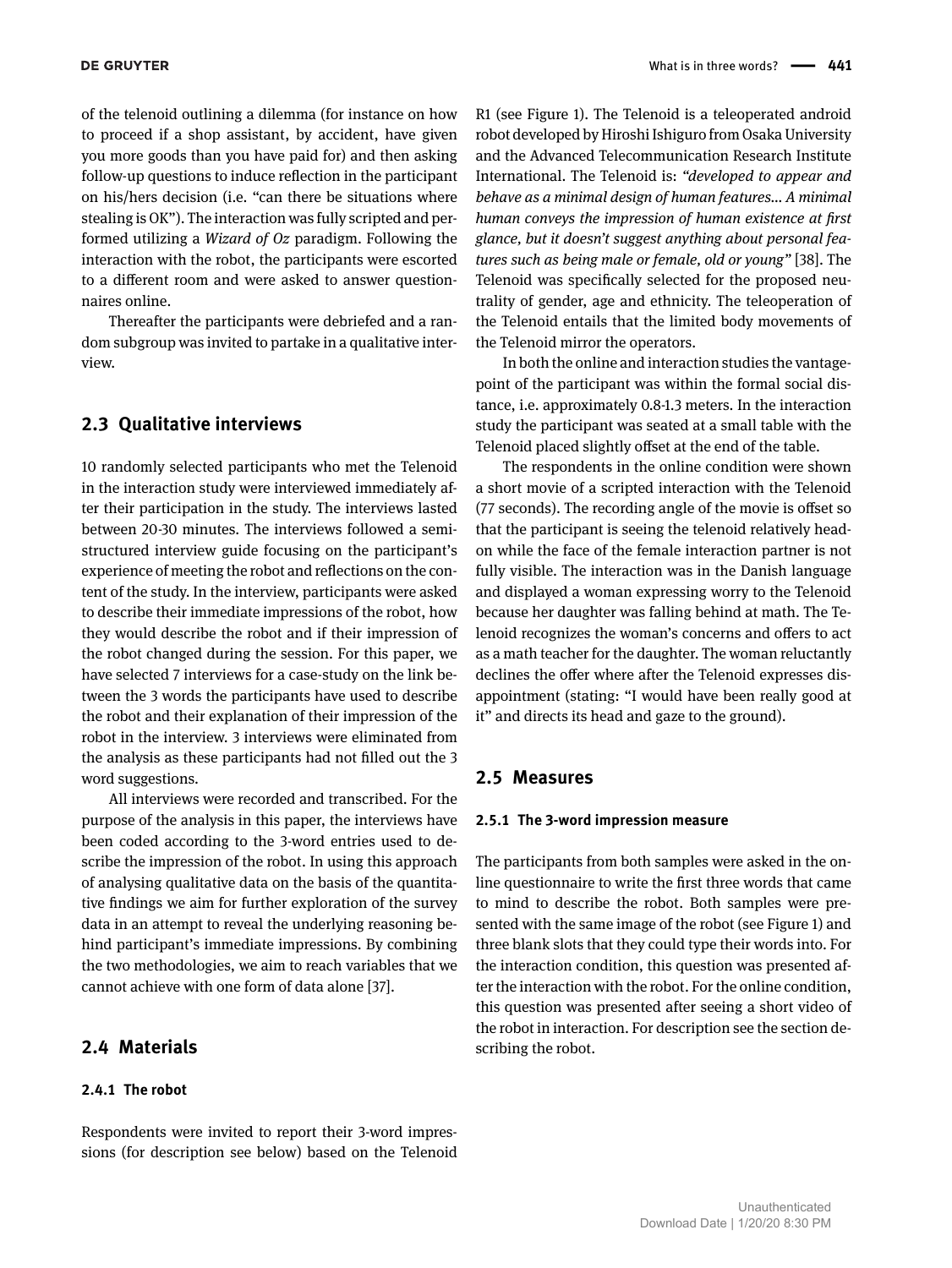#### **Table 1:** Age and gender distribution.

|                        | Online study (n=339)              | Face to face study<br>(n=68) |
|------------------------|-----------------------------------|------------------------------|
|                        | $M(SD)$ or n $(\%)$               | $M(SD)$ or n $(\%)$          |
| Demographic variables: |                                   |                              |
| Age, M (SD; range)     | 40.58 (16.69; 18-87) <sup>†</sup> | 23.72 (2.80; 19-35)          |
| Gender                 |                                   |                              |
| Male $(\%)$            | 178 (53%)                         | 22 (32%) <sup>++</sup>       |

† Due to a technical fault information on age was only obtained for 302 participants



**Figure 1:** The Telenoid R1.

## **2.6 Procedures**

#### **2.6.1 Procedure of sentiment analysis**

Two independent raters, both linguistics students, were recruited to conduct the sentiment coding. One rater was a male Master student, whilst the other rater was a female Bachelor student. The raters were not given any information at all about the content of the study or the origins of the data. The data was made available to them in Excel, with every line of three words representing an individual respondent. The raters were instructed to rate each word on the following scale:

| clearly negative rather negative neutral rather positive clearly positive |  |  |
|---------------------------------------------------------------------------|--|--|

Hence, the sentiment score was the assigned number for each word. Furthermore, the raters were instructed to treat each line as a separate text, so that all the words by a given respondent provided the context for evaluation. However, the initial assessment of interrater reliability revealed a low kappa (*k*=0.35). To circumvent this, it was decided to recode the sentiment scores into negative (scores 1-2), positive (scores 4-5), and neutral (3), scores which considerably improved the interrater agreement:  $k = 0.62$ .

#### **2.6.2 Procedure of categorization**

The linguistic responses for each participant consists of three words, which were filled in from left to right in accordance with the Danish writing system. The ordering from left to right thus represents the temporal order in which the words were produced. Each word was categorized by itself, in two regards. First, using common distinctions of parts of speech, the word was categorized as an adjective, common noun, proper noun, verb, or exclamative. Second, the descriptive meaning of the word was categorized using a classificatory system that is tailored to the specific context of HRI. This procedure seemed advisable, given that taxonomies in linguistic appraisal theory [\[39](#page-14-27)[–43\]](#page-15-1) are not yet standardized and insufficiently fine-grained for the application context. It should be noted, however, that the taxonomy we developed here is an exfoliation of the (contextrelevant part of the) more coarse-grained taxonomies used in linguistic appraisal theory as well as onto the tripartite taxonomy of *affect*, *judgement*, *evaluation* used in psychological appraisal theory.

Given that the majority of responses were adjectives, we divided adjectives into seven main categoriesadjectives expressing (I) response-dependent features, (II) features of physical appearance, (III) tactile features, (IV) human capacities, (V) human emotions, (VI) functional features and (VII) features of evaluation, partly introducing subcategories as follows.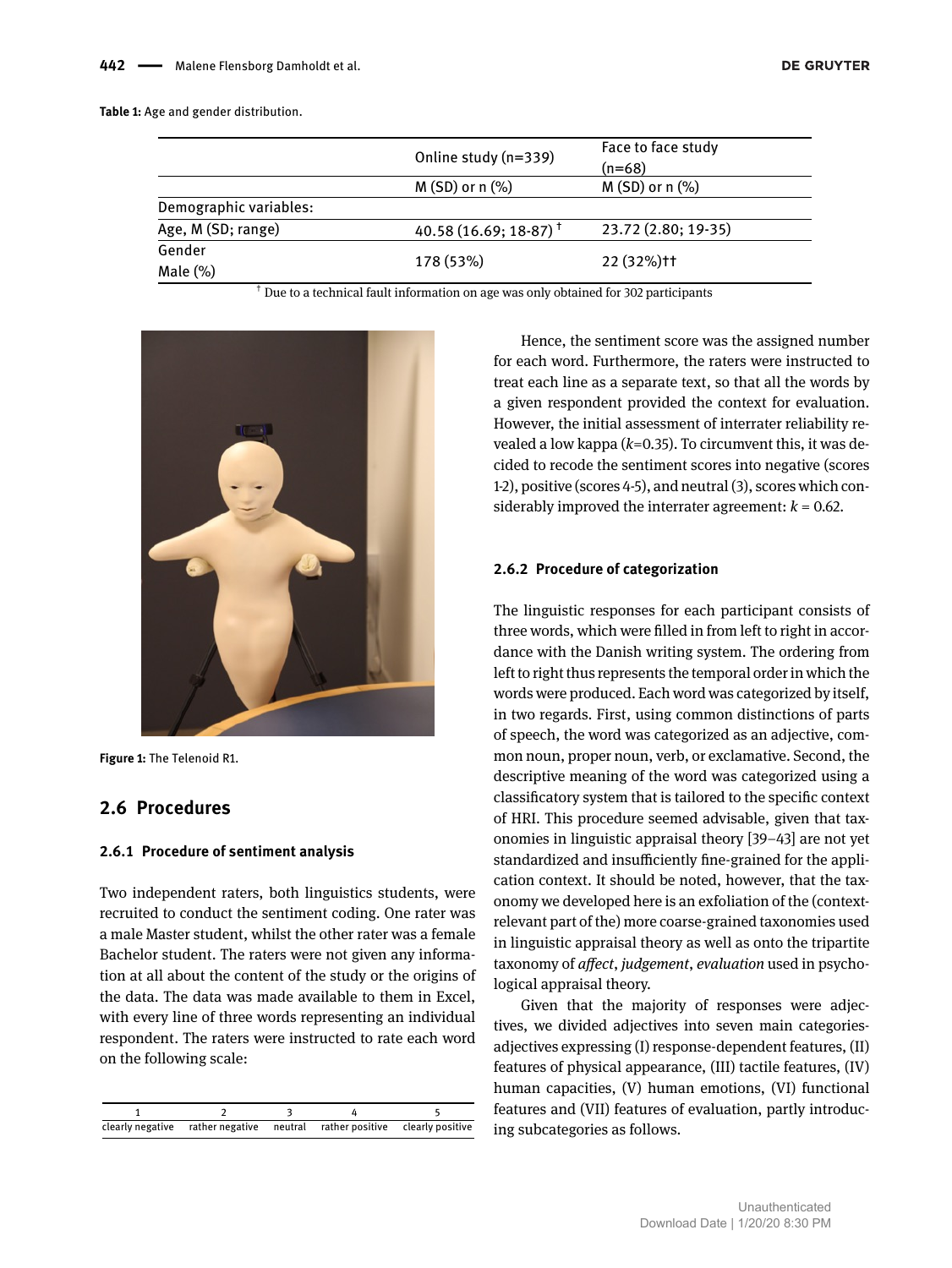(I) The notion of "response-dependency" stems from philosophy - a response-dependent predicate (e.g., *frightening*, *amazing, funny*) denotes a feature of something (typically an object) which elicits in human observers the impression stated by the predicate [\[44\]](#page-15-2). In other words, a response-dependent predicate is a way of characterizing an object in terms of how it affects us.

While in metaphysical investigations the term is also used to distinguish two sorts of physical features - e.g., *red* is a response-dependent predicate but *square* is not we are using the term here exclusively for the classification of adjectives that characterize objects in terms of mental states that are more narrowly psychological conditions. We distinguished adjectives that characterize the robot in terms of response-dependent features relating to:

- 1. negative or positive feelings and emotions (e.g., *uncanny, frightening, unsafe, cute, comical, charming*; in Figure 6 coded as  $RDF-(+)$ ,  $RDF-(-)$ );
- 2. cognitive states of disorientation (neither positive nor negative, such as *special, wondrous*), as well as negative and positive cognitive arousal (e.g., *boring, bizarre, interesting, fascinating;* in Figure 6 coded as RDF-(cog));

(II) With regards to features of physical appearance we distinguished between adjectives expressing:

- 1. neutral physical features (e.g., *big, bald, white-faced*; in Figure 6 coded as PA);
- 2. negative physical features (e.g., *unshapely, badly proportioned*) in Figure 6 coded as PA-(-));
- 3. positive physical features (e.g., *pretty, good-looking,* in Figure 6 coded as  $PA-(+)$ ;
- 4. physical features that are deviations from a norm of physical appearance (e.g., *deformed, amputated, albino, ungendered;* in Figure 6 coded as PA-dev);

(III) We separated features of physical appearance from negative and positive tactile features (e.g., *cold, moist, warm, soft*) since only in the interaction condition the robot was in the tactile range, even though not touched by participants (in Figure 6 coded as TF-(-), TF-(+));

(IV) Some participants attributed to the robot adjectives expressing human traits or capacities (e.g., *smart, lively, objective,* or *naive*; in Figure 6 coded as HC). Some of these adjectives (e.g., *stupid* or *smart*) are however ambiguous they may also be understood as evaluative (see below);

(V) From these we distinguished the class of adjectives attributing an emotion to the robot (e.g., *sad*; in Figure 6 coded as EM);

(VI) We decided to establish a separate class for adjectives expressing functional features (e.g., *programmed,* *mechanical, interactive*) that are descriptive rather than evaluative (in Figure 6 coded as FF);

(VII) The large class of evaluative adjectives we diversified into the following subcategories, depending on the type of norm that governs the evaluation:

- 1. Positive and negative evaluations relative to instrumental norms or norms applying to a tool (e.g., *practical, useful, unfinished, badly manufactured*; in Figure 6 coded as  $EV-F-(-)$ ,  $Ev-F-(+)$ ;
- 2. Evaluations relative to norms of reality or naturalness (e.g., *dream, artificial, fantastic, abstract, false*, in Figure 6 coded as EV-R);
- 3. Evaluations relative to moral norms (e.g., *innocent, pure, pathetic*; in Figure 6 coded as EV-M);
- 4. Positive and negative evaluations relative to aesthetic norms, including style and good taste (e.g., *modern, simple, compact, disgusting, base, inappropriate*; in Figure 6 coded as  $EV-A-(+)$ ,  $EV-A-(-)$ );
- 5. Positive and negative evaluations relative to norms of social interaction, including assessments of affordances for social interactions (e.g., *friendly, reliable, kind, unfeeling, suspicious, inhibited, alien*; in Figure 6 coded as  $EV-SA-(+)$ ,  $EV-SA-(-)$ ;

The responses used a comparatively small number of nouns which we classed in nouns for six further categories, denoting the following entities (after the illustrations we list the respective codes in Figure 6):

(VIII) kinds of object (*robot, doll*; NO);

(IX) stages of humans (*child, fetus*; NH);

(X) deformed humans (*monstrosity, freak, prematurity*; NHdev);

(XI) body parts (*face, body, child's body, hand*; NHP);

(XII) aspects and kinds of communication (*articulateness, joke, theatre*; NSC);

(XIII) unreal items (*ghosts, future;* NR), and

(XIV) metaphorical associations (*cross, quietness, balance*; XO).

Finally, in the encounter with a radically novel sort of agent such as a social robot exclamatives arguably deserve their own category (XV), even though our sample contained only three instances (*wow, wtf, try-again*).

As pointed out above, the fine-grained categorization we have chosen here corresponds with the common tripartite distinction of affect (here categories I and XV), judgment (here categories II, III IV, V, VI, VIII, IX, XI) and evaluation (here categories VII, X, XIII, XIV). It seemed important, however, to separate adjectives and nouns since ad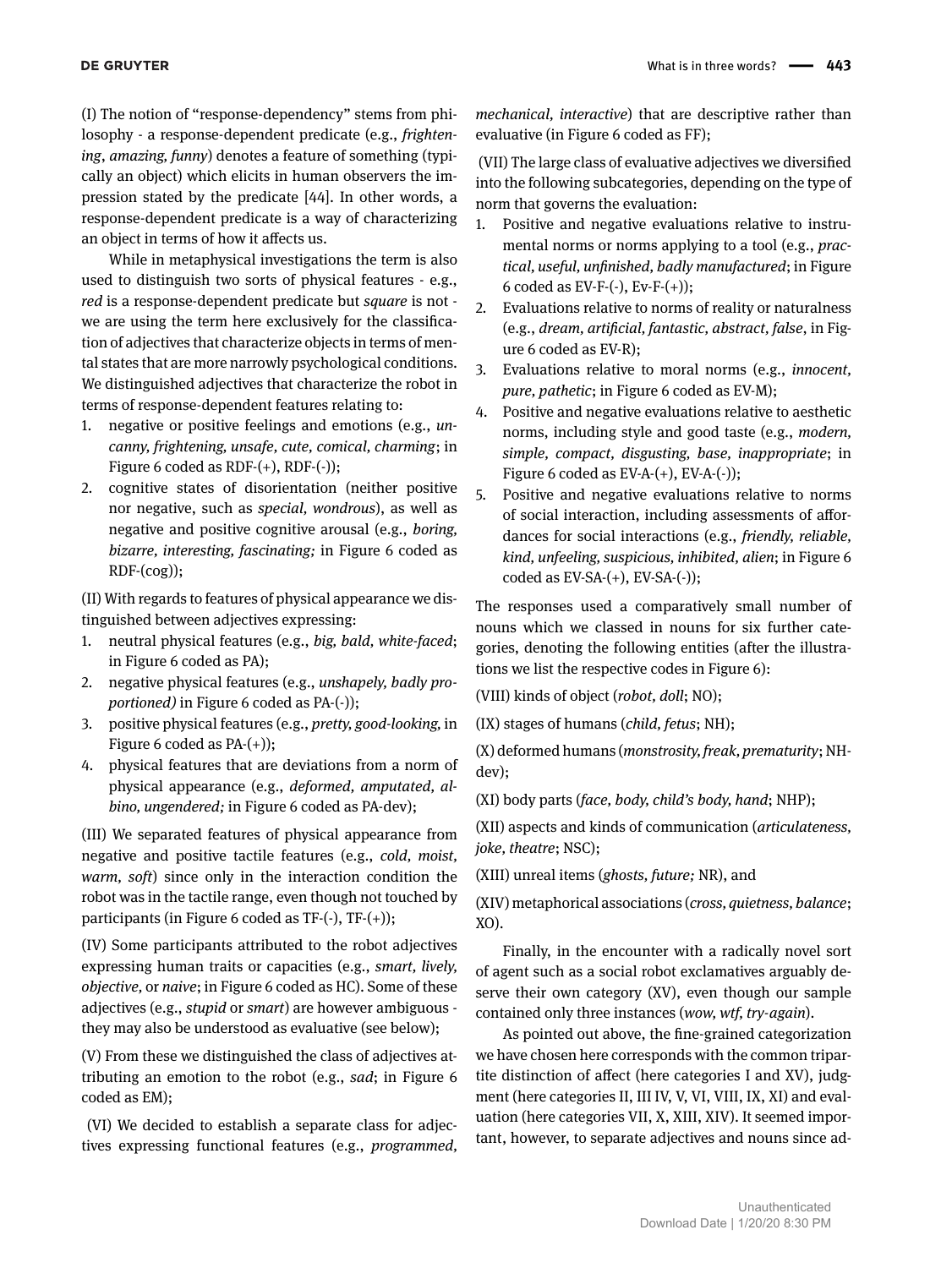jectives express typically one feature, while nouns denote items with several features that are characteristic of a kind. This difference may be associated with differences in cognitive processing of adjectives and nouns [\[45\]](#page-15-3).

#### **2.6.3 Procedure on data handling and storage**

All researchers with direct access to participants completed the NIH Web-based training course "Protecting Human Research Participants". Participants were informed pre-hand of the purpose of the studies and the expected length. No sensitive information was obtained from the participants (of identifiable variables only gender and age was obtained). No records were obtained about the participants names or addresses. To obtain the email addresses of the participants in the online study, who were not recruited through Qualtrics, we redirected at the end of the survey to a blank survey where only email addresses were obtained. This was unlinked to the survey with the participants questionnaire answers. In the interaction study all participants were recruited through a campus laboratory. Again, names and residence was not obtained from the individual participants and all data was recorded solely on ID numbers. The study was pre-approved by a university based human research committee. Both the online and the interaction study was reported to the Danish Data Protection Agency before data collection commenced.

All anonymized data was uploaded to a university based secure cloud service and deleted from the Qualtrics system. As per the regulations at Aarhus University (Denmark), data will be stored there for 5 years after the last publication on results obtained in the studies.

#### **2.7 Data analysis**

#### **2.7.1 Statistics**

Data analysis of the 3-word data involved basic text processing, descriptive statistics to visualize patterns and tendencies, and regression modelling to investigate the effects of the condition (online V interaction).

At first, the texts were manually reviewed, and the empty or meaningless data points were excluded (e.g. "phv", "ved ik" eng. translation "don't know"). Eventually, the data from 332 participants (out of 340) remained for the online condition, and data from all 69 participants in the interaction condition. In addition, if a participant answered with a sentence or phrase, it was shortened by removing functional words and sometimes verbs (e.g.

At the next stage, the text data was processed in *Spyder 3.2.8* with *Python 3.6.5* (Python Software Foundation, 2001-2018). The packages '*numpy*' [\[46\]](#page-15-4), '*pandas*' [\[47\]](#page-15-5), and '*polyglot*' [\[48\]](#page-15-6) were used for cleaning, tokenization, and part-of-speech tagging. The frequency distributions were calculated and plotted for all words across conditions with the use of '*matplotlib*' [\[49\]](#page-15-7) and '*seaborn*' [\[50\]](#page-15-8) packages.

In the online condition, the total amount of words (token) was 993, with 317 unique words (type) and type-token ratio of 32%.

In the interaction condition, the total amount of words (token) was 204, with 99 unique words (type) and typetoken ratio of 48.5%.

The processed text data went into the sentiment analysis described above. Further statistical calculations and modelling was done in *R Studio 1.1.463* (RStudio Team, 2018) and *R 3.5.2* (R Core Team, 2018). '*irr*' package [51] was used for inter-coder reliability assessment.

As mentioned above, the original sentiment scores by the 5-point scale were recoded into positive, neutral, and negative values. They were compared across two raters, and only the matching data points were taken into further analysis (883 data points out of 1197).

|     |     |     | Negative Neutral Positive Disagreement |
|-----|-----|-----|----------------------------------------|
| 528 | 161 | 194 | -314                                   |

The sentiment scores and categories were compared across conditions and visualized with the help of '*dplyr*' [\[52\]](#page-15-9) and '*ggplot2*' [\[53\]](#page-15-10) packages.

At the final stage, '*stats*' package (R Core Team, 2018) was used for simple linear and logistic regression models, and '*lmerTest*' [\[54\]](#page-15-11) for linear mixed effect models.

#### **2.8 Results**

The following two plots demonstrate the frequency distributions of the ten most frequently produced words in the online condition (see Figure 2) and interaction condition (see Figure 3).

Regarding parts of speech, only adjectives and nouns were used in the interaction condition, whereas the online condition had 33 more POS (parts of speech), which were excluded due to insignificant numbers. Adjectives were used considerably more often than nouns in both conditions (see Figure 4).

The participants in the online condition used negative words to describe the robot more often, whereas in the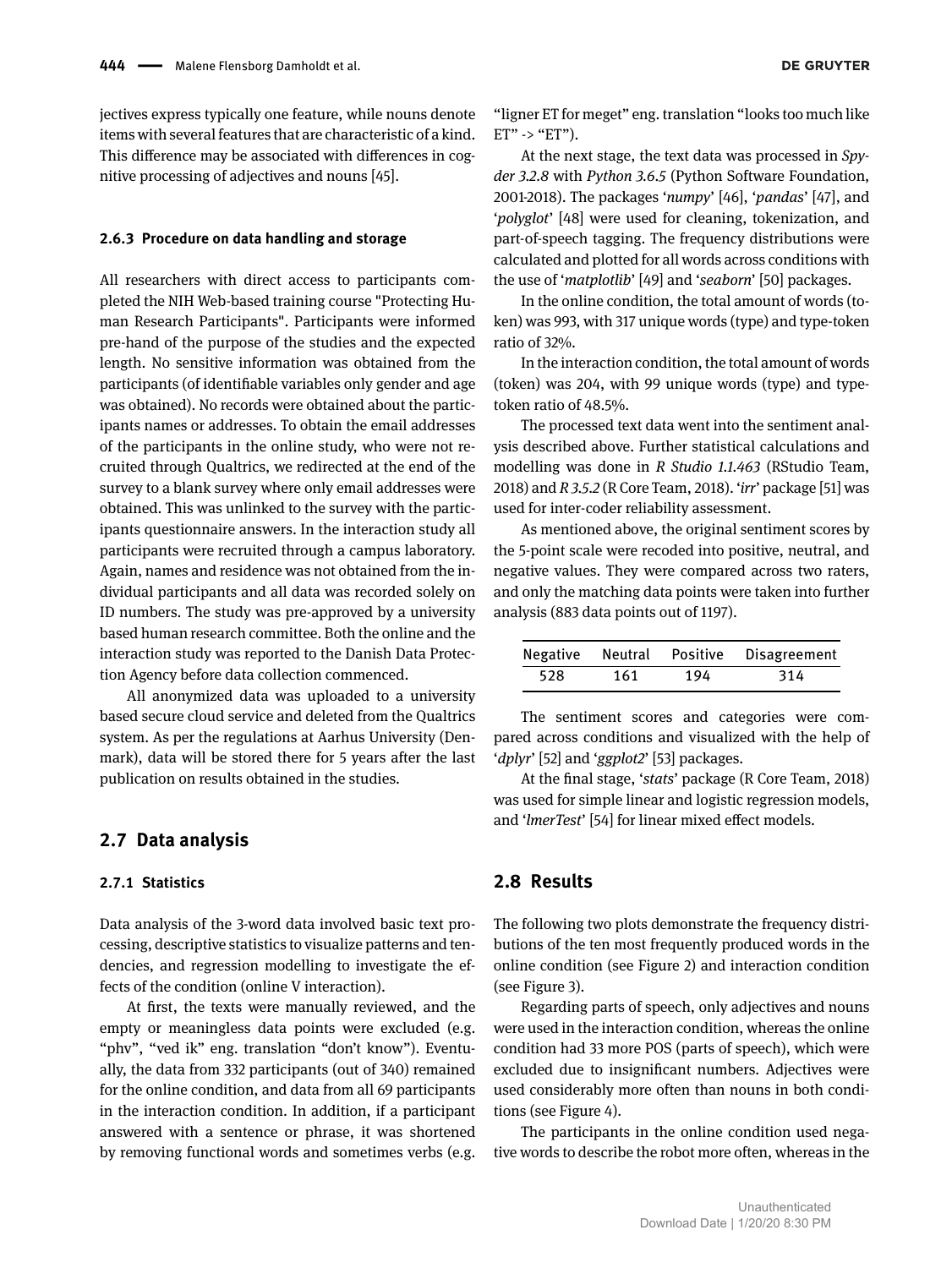

**Figure 2:** Relative frequency distribution of the words in the online condition.



**Figure 3:** Relative frequency distribution of the words in the interaction condition.

interaction condition neutral words were applied instead (see Figure 5).

Positive evaluations had the same percentage in both conditions. A logistic regression model for the recoded (negative-positive) sentiment scores showed that in the online condition, the participants were more likely to use negative words to describe the robot than in the interaction condition:  $b = 0.46$  (*SE* = 0.23),  $z = -1.98$ ,  $p = 0.0477$ . The model fit was satisfactory:  $X^2$  (341,342) = 14,  $p < 0.001$ .

Linear mixed effects model for the sentiment scores by 5-point scale (represented as average scores for each participant with coders as random effects) supported the previous finding, showing that the participants were less prone to use positive words to describe the robot in the online condition: *b* = -0.31 (*SE* = 0.11), *p* = 0.0052. The model had a good fit:  $X^2(1) = 11.6$ ,  $p = 0.0051$ .



Parts of speech used in descriptions of the robot

**Figure 4:** Parts of speech used to describe the robot across two conditions.





Regression models within each condition did not show any significant relationships between the sentiment scores and gender or age of the participant: neither in the online condition with gender as predictor: *b* = -0.1528 (*SE* = 0.1846), *z* = -0.83, *p* = 0.408 nor in the interaction condition with gender as predictor:  $b = 0.09$  (*SE* = 0.45),  $z = 0.21$ , *p* = 0.83.

However, an effect of age was found in the interaction condition, as elderly people were more likely to give less negative judgements: *b* = -0.24 (*SE* = 0.12), *z* = -2.06, *p* = 0.0392; the model fit was good:  $X^2(1) = 5.76$ ,  $p < 0.0164$ .

With regards to the linguistic categories described above, the frequency distribution is presented in Figure 6.

In addition, collectively the participants used more predicates expressing cognitive assessment than predicates relating to their emotions and feelings (see Figure 7).

Regression models did not show any significant relationships between the categories used and the conditions the participants were enrolled in, neither with condition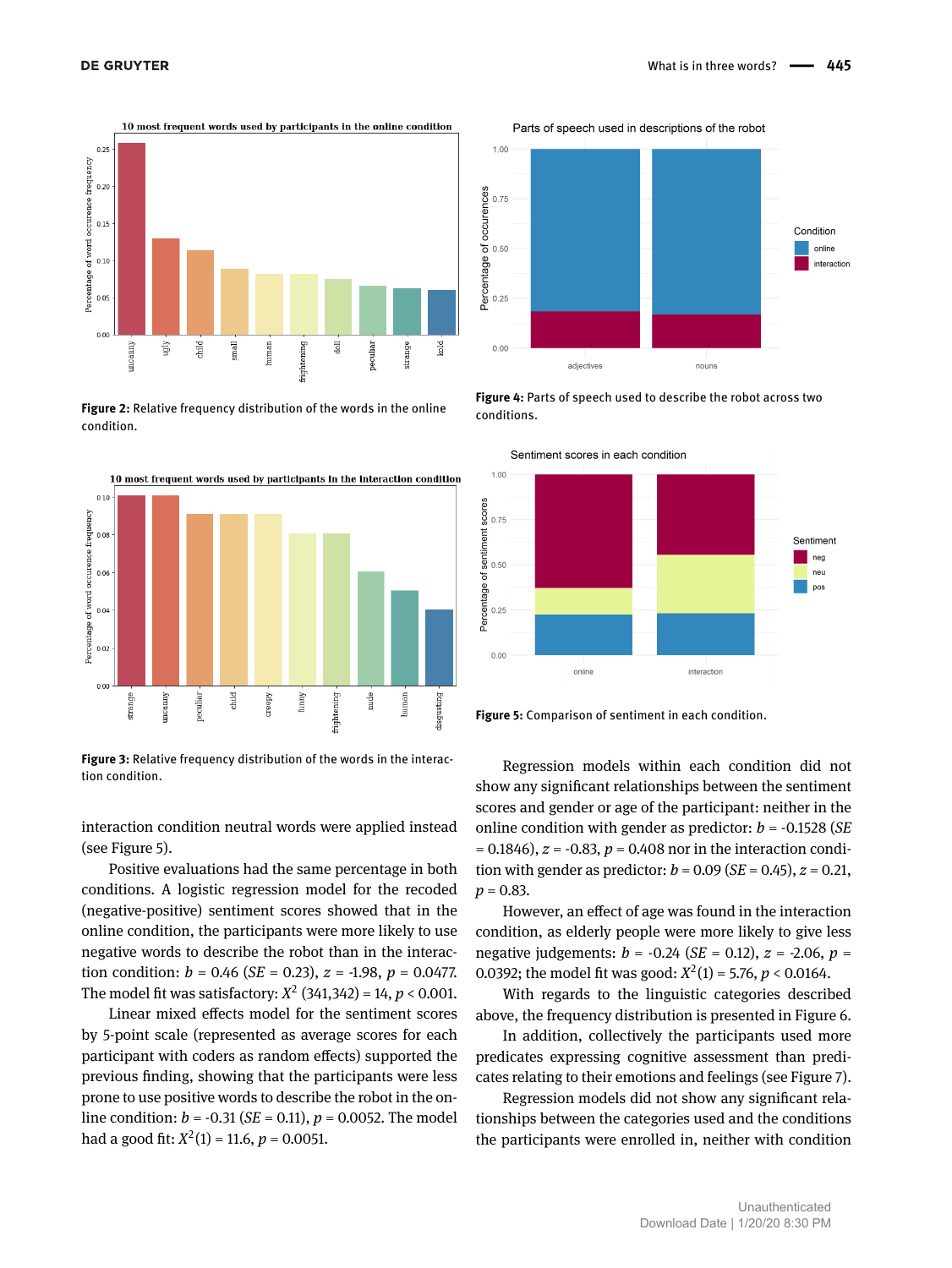

**Figure 6:** Relative frequency distribution of the categories across conditions.



Predicates used in descriptions of the robot

**Figure 7:** Comparison of categories for cognitive and emotional assessment.

(online V interaction) as predictor:  $b = -0.05$  (*SE* = 0.21), *z* = -0.24, *p* = 0.81, nor with gender as predictor: *b* = -0.27 (*SE*  $= 0.15$ ,  $z = -1.73$ ,  $p = 0.08$ .

However, one small effect of gender was observed, as male participants were less prone to use "emotional" categories for the second word (out of 3);  $b = -0.73$  (*SE* = 0.29),  $z = -2.52$ ,  $p = 0.0116$ ; the logistic regression model fit was appropriate:  $X^2$  (1) = 6.54,  $p = 0.0105$ .

#### **2.9 Findings of qualitative interviews**

When analyzing the quantitative data we were puzzled by the contradictory and apparently irreconcilable words used for description of the robot at the individual caselevel. The qualitative data was thus analyzed with a specific focus on exploring the connection between the three words used by the individual participant and their experiences of the interaction with the robot. Above are the 3 word entries used by the interviewed participants (see Table 2). In the following discussion of the results of the qualitative analysis, we probe into the meaning-making processes behind the words used in the 3-word entries. What do participants actually mean when they use these words? In order to open up the underlying meaning-making processes we include excerpts from the interviews in the following.

The participants' individual impressions and descriptions of the robot and their experience of it went in different directions. The way participants described their experience and impressions of the robot was jumbled and hesitant and with difficulties in how to articulate their impressions in coherent sentences, unsure of how to describe the robot and what to think of it. Thus the experience of interacting with the robot can be described through a central theme of *ambivalence.* The participants' impression of the robot and their experience of interacting with it, were, like their 3-word entries, not clear-cut but ambivalent and often conceptually incongruent and occasionally contradictory. Five of the interviewed participants had one of the top ten words in the interaction condition as their first word: *Strange, Frightening, Creepy, and Naked*. Two of the participants labelled their first word in the impression of the robot with words not present in the top-10 words, namely *Lively* and *Cool*, and these participants were most clear in their impression, yet not without ambivalence in their description of the experience. A young male participant describing the robot as *cool*, *anonymous*, and *child* described his first impression like this:

*"Uhm it was fun, when I first came in, I laughed a bit. Uhm, but it was fine."*

He went on to explain that it was the way the robot looked that made him laugh, that it looked like a baby, but with an adult head, yet also cute:

*"Yes, well a bit creepy, but cute in a peculiar way. It was very cool. (... ). My impression was positive, I thought it was cool. It was a good way to do it. But I am also into technology. I think it is great that someone is beginning to look at stuff like that."*

The word *anonymous* stemmed from the participant enjoying that he did not feel judged in the situation. This particular theme was also a recurring one, but one that we develop elsewhere [\[60\]](#page-15-12). A female participant describing the robot as *lively, different,* and *fun* was also generally positive in her descriptions of the robot, but opens up for a more ambivalent feeling:

"*I thought it was quite fun to enter the room with the robot. Uhm, very different. And then I really liked the fact that it actually moves and talks to you, but at the same time it was a bit awkward because, uhm, should I talk to it or not? How should one react to it?"*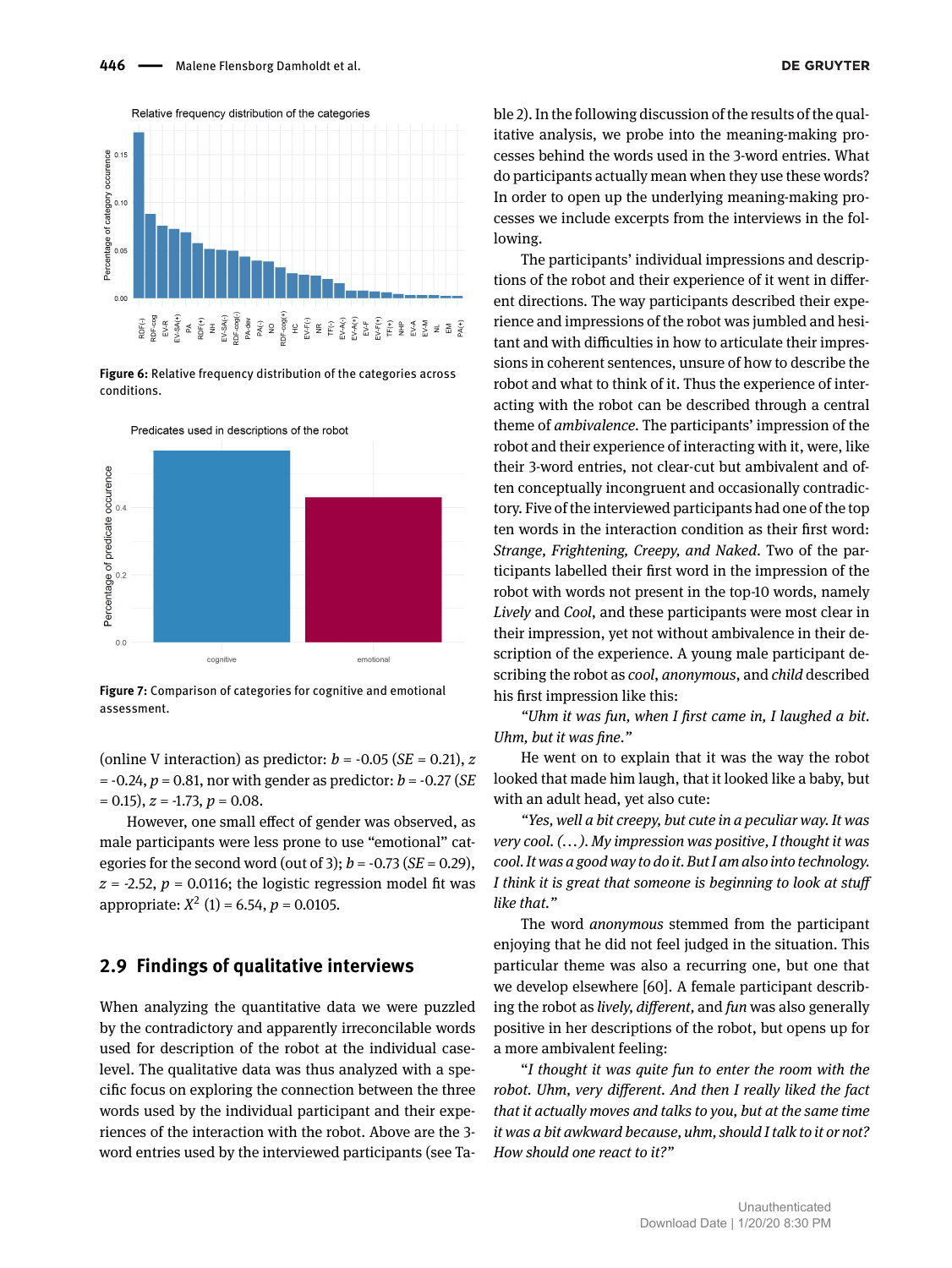|  |  | <b>Table 2:</b> 3-word entries of interviewed participants. |  |  |
|--|--|-------------------------------------------------------------|--|--|
|  |  |                                                             |  |  |

| Participant number | Word 1      | Word 2      | Word 3    |
|--------------------|-------------|-------------|-----------|
| 1                  | creepy      | silly       | unnatural |
| $\overline{2}$     | creepy      | absurd      | child     |
| 3                  | lively      | different   | funny     |
| 4                  | cool        | anonymous   | child     |
| 5                  | frightening | fascinating | cute      |
| 6                  | strange     | cool        | surreal   |
| $\overline{7}$     | nude        | child       | funny     |

Another female participant who described the robot with the words *nude*, *child*, and *fun* said:

*"... my first impression was that, well, that it was fun. Also because it talked to me as I came in."*

She was guessing that the robot was teleoperated and felt she had that impression confirmed during the experiment, yet she described her interaction with the robot as strange and being uncertain of whether she should look at it or look at the computer. In the end, she decided to look at it and talk to it as if it was a human, as it felt most natural. When asked to describe the robot she said:

*"... it is a little strange that you see something and think 'baby' or something like that, and then you have to deal with the fact that it knows something and that it actually has intelligence right? Sort of."*

She also describes how her impression changed during the process:

*"Uhm well, the more I talked to it, the more I felt I got to know it, I guess, or got an idea about what it was thinking. Trying to put an identity on it in a way. Trying to figure out what its' identity was."*

This ambivalence in appraising the situation and the special efforts taken in trying to understand and categorize the robot became more apparent when more negative words were used in the 3-word entry. A female participant who described the robot as *strange, cool,* and *unreal* said:

*"I had not expected to see a robot, it was a bit awkward. It was fun to try, and it was not awkward all the time. It became more and more comfortable to have the robot there ... Mostly I was unsure of what I could say to it and how much it expected me to say to it."*

The participant told the interviewer that the shock of seeing a robot abated some time during the experiment. She continued to say that she was studying to become an engineer and enthusiastically exclaimed that she thought it was cool to see such a robot, yet she also said that she hardly looked at the robot or talked to it even though it talked to her. She was unsure of the functionality of the robot, but thought that it was autonomous.

A male participant described the robot with the words *creepy, silly,* and *unnatural*, and elaborated on his experience of being with the robot as one of being on his own, or with a computer, rather than being with a person, whereas the way it looked made him feel *creepy.* When asked why he would describe it as creepy, he explained:

*"Hmm ... just that it is unnatural. I think it has something to do with its limbs and stuff like that. I sat and looked at it, at some point, and I really think it looks peculiar, and that ... bottom of it. It looks a bit strange."*

He thought that the shape of the robot made it less human like and he described it as an undeveloped foetus. However, the *creepy* feeling was transformed into an impression of it being *silly* very quickly after seeing the robot for the first time.

*"Well, it looked silly, it was silly that it was there and so on."*

He explains that as time went by, he just concentrated on the experiment, answered the questions and stopped thinking about the robot, but it was not a conscious choice:

*"I just stopped noticing it, and then it sort of became a bit more of a routine."*

The participant was certain that the robot was autonomous, but did not believe that robots had any kind of consciousness, yet he said that he did not feel comfortable sitting with the robot. When asked if he felt more unsure or nervous than usual, he thought that that was too negative a description of his experience. He explained that he didn't feel unsure, but it was a strange feeling and he compared it to 'meeting a person with a disability where one also does not know how to begin the conversation,' thus feeling awkward.

Thinking about the functionality of the robot was also a cause for uncertainty and seemed to add to a feeling of ambivalence. A female participant describing the robot with the words *creepy, absurd* and *child* explained her impression in these words:

*"It was neither human nor robot. It looked more like an alien. So, I think that that's it, that you can't really categorize*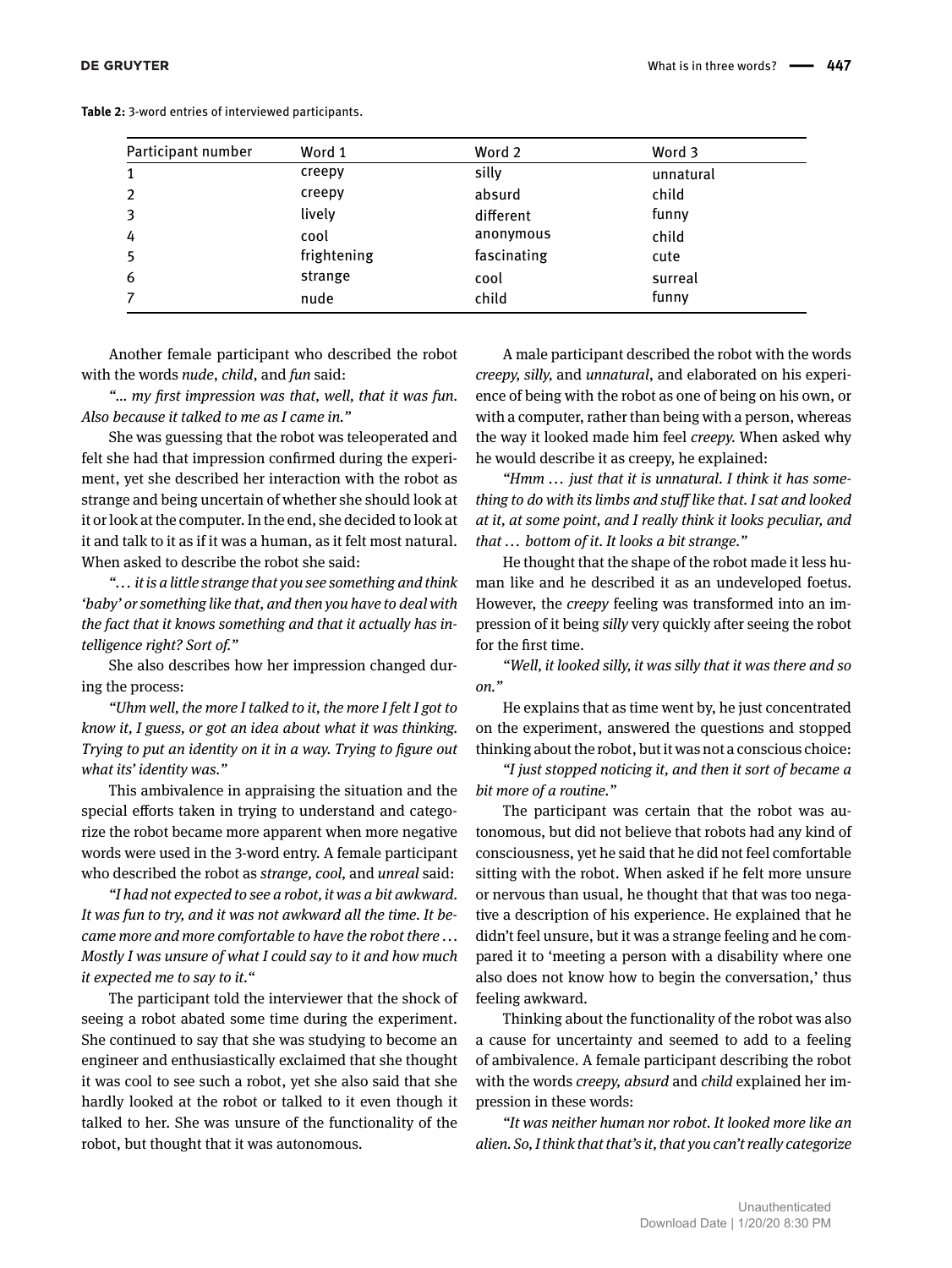*it as being one or the other. It is sort of in between. (... ). Yes, there was some interaction with it, but most of all I just thought it was sort if strange. It was just a little creepy to have a pair of eyes staring at you, when you are answering a questionnaire."*

I: *"Was it a bit intimidating?"*

P: *"Yes a bit intimidating. I had to google a word, because I wasn't sure of the right definition of pragmatics, and when I did that, it looked down on my mobile, and I was just like..[opens her eyes up wide and laughs nervously]."*

The participant laughed a lot while recounting her experience and explains that she thought the robot was autonomous. She went on to say:

*"... it was uhmm, a very funny experience, and very weird. ... Well, this is a completely new situation. You have never had an experience of having to sit and talk to such a, such a human-alien-robot figure that is sitting there talking to you ... It is definitely something one needs some time to get used to, that it is* not *creepy, that it doesn't* do *anything to you."*

Finally, a female participant, who described the robot as *frightening, fascinating* and *cute*, thought it was fascinating that it was possible to make a robot like the Telenoid, but on the other hand she was not sure she would like to see it out in society especially since it could move around. She wouldn't like it to become 'too lively'. She also expressed some concern about talking to the robot, not entirely sure it would understand her, and she was also unsure if she could be recorded in the future. Her comment below sums up the ambivalent feeling of both being surprised and excited yet concerned and unsure of the social dimensions of the situation:

*"I thought it was exciting, the fact that you didn't know there was a robot sitting in there. Because it gave me sort of a shock in the beginning, that there actually was someone. And then, the fact that it seemed lively, with eyes and so on, I thought it made it a bit more, ... in a way one felt that one was being watched when having to answer. Even though someone may have been looking through the camera [placed above the robot] I felt that its' eyes moved, it made me feel like there was someone who was looking."*

# **3 Discussion**

In the present study, we explored the sentiment and linguistic categorisation of three words produced by participants on their first encounter with the teleoperated robot, Telenoid. Specifically, we triangulated (i) data from an online condition with responses to a brief video-based stimuli-material of the Telenoid with (ii) data from an interaction condition where participants interacted with a physically present Telenoid and, finally, (iii) data from qualitative interviews with the same group of participants who had interacted with the Telenoid. Ranking of the individual words produced in the online and interaction conditions showed somewhat of an overlap on the 10 most frequently produced words in the two conditions (6 out of 10 words). The sentiment analysis revealed an association between the production of negative words and the online condition. The ascription of negative or positive words was not convincingly associated with age or gender as only very small, inconsistent effects were found. Previous research report age differences in preferences for robot appearance [\[59,](#page-15-13) [60\]](#page-15-12). In contrast, in the present study age or gender could not predict the sentiments of wordascriptions. Hence, there appeared to be no consistent significant effect of age or gender in the conceptualizations made about the robot. Tentatively, it can be taken to suggest that though age and gender affect preferences and ways of interacting with robots - the way people describe

A linguistic analysis of the data revealed that adjectives were dominant. Especially words reflecting ascription of response-dependent features were frequent. We did not find any consistent statistical effect on categorising the words into cognitive and emotional predicates. Finally, the qualitative interviews overall showed that participants' impression and experience of being with the robot reflects their three-word entries as the impressions are rarely clearcut and unambiguous. This impression seems to stem from an ambivalence caused by the way the robot looks; by thinking about the functionality of the robot; by being unsure of how to interact with a robot and by the participants' own preconceived ideas about robots. We turn now to discuss in more detail the results of the quantitative, linguistic, and qualitative analysis viewed together.

them appear uninfluenced by these variables.

Overall, our first two research aims (i) if participants would form impressions that were uniform enough across respondents to enable us to observe *trends* and (ii) if participants spontaneously would form impressions that were emotionally laden (i.e. could be construed as either positive or negative) were partly confirmed although the semantic span of words was large. To begin, first, with a look at the entire set of over 1200 words offered in response, it is instructive to observe that there are many recurrent and many similar words. However, there is also large variation in the composition of each 3-word entry. Though research on robot appearance in general and this study in particular mainly focus on delineating general patterns, it is important to bear this vast inter-individual variation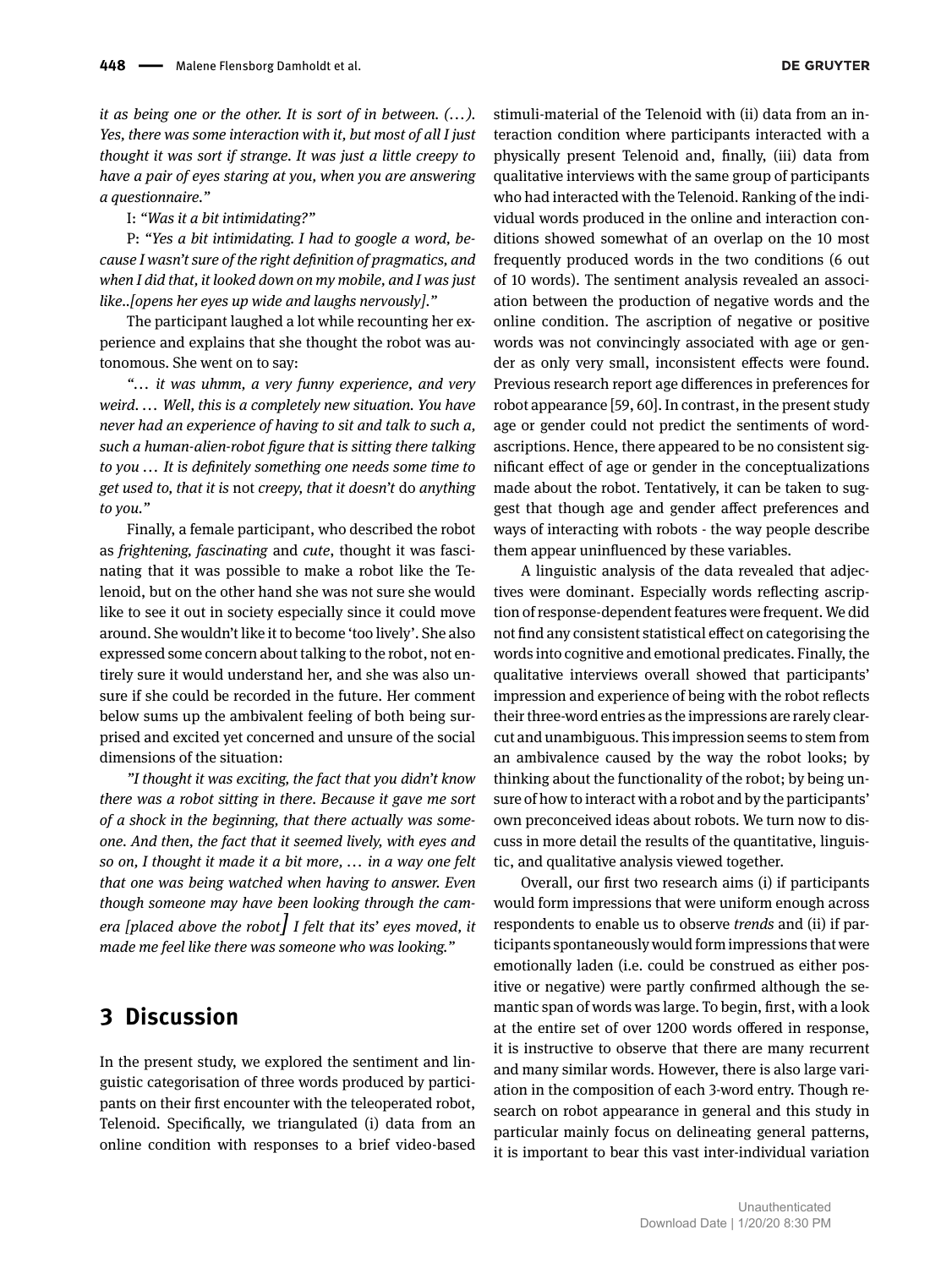in mind. Furthermore, it is quite striking that in individual 3-word entries contradicting and seemingly irreconcilable words were often mentioned (e.g., *frightening, fascinating, cute*). This was further elaborated in the analysis of the interviews where it became apparent that these seemingly irreconcilable words were echoed by the participants describing a very ambivalent feeling of not knowing exactly how to understand and interact with a robot. This ambiguous stance towards social robots have been reported in previous studies [\[55\]](#page-15-14) and several explanations have been offered. For instance, Bruckenberger and colleagues theorise that fictional robots from the media... "leads to "weird", double-minded feelings towards real robots [\[56\]](#page-15-15)". Others underline that the ontological categories that people would habitually use to classify objects are challenged when confronted with social robots [\[17,](#page-14-6) [57\]](#page-15-16). But conflicting reactions are also a typical response in the cognitive processing of novelty [\[22\]](#page-14-11). As pointed out by Smedegaard [\[23\]](#page-14-12), more research is needed to clarify the relationship between (i) the cognitive processing of novelty, (ii) the reactions to social robots either as a special class of novel entity, and (iii) the reactions to social robots as a special class of entity. Since novelty and innovation research also uses linguistic responses, the 3-word method facilitates such comparative analyses.

Collectively, the percentile distribution of positive responses seemed comparable between the online survey group and the group of participants who engaged in face to face interaction (as displayed in Figure 2 and Figure 3). Relating to our third research aim (exploring if there was a difference in the impressions formed between only seeing a robot online engaged in an interaction Vs personally interacting with a robot) we found some difference in the use of negative words to describe the impressions. Hence, the use of negative words to describe the robot were to a significantly greater extent associated with the online survey. It is difficult to determine if this simply reflects an inhibition effect in the online study, i.e. the increased likelihood that people display negative emotions and flaming behaviour online or conversely, if interaction in and off itself increase the likelihood of a more neutral or positive impression of the robot [\[58,](#page-15-17) [59\]](#page-15-13). However, other studies have also reported that the physical presence of a robot affects the nature of social interaction that people will engage in and the extent to which they will rate the robot in positive terms [\[60\]](#page-15-12). Such results could indicate that people who have been co-present with a robot take care not to "hurt" the robot, as previous studies, for instance, has shown that respondents typed fewer negative words on a computer that they had just worked on when asked to evaluate that same computer [\[61\]](#page-15-18). As we shall explain presently, a closer inspection of the ten most used words in both conditions corroborates this interpretation, especially in combination with the qualitative data from participants in the interaction condition.

In order to discuss in greater detail our first (if participants would form impressions that were uniform enough across respondents to enable us to observe *trends* ) and forth research aim (if there were uniform characteristics in the linguistic properties of the words produced) we need to begin with a brief comment on translation. The Danish word 'uhyggelig' is notoriously difficult to translate into English - it is the negation of the similarly untranslatable word 'hyggelig', often transliterated as 'cosy'; we render it here with the standard translation as *uncanny* but here the semantic component of *scary* is less pronounced; 'uhyggelig' characterizes a situation where the agent feels unsafe, is tense, practically uncertain, and disposed to avoidance. Similarly, the term 'underlig' in Danish has no strict English equivalent - it expresses disorientation, and means *strange* but not in the sense of alien but of *puzzling*. Very close in meaning is the Danish term 'mærkelig' which could be translated as *peculiar-and-puzzling*. We render the Danish adjective 'sjov' as *funny* in the sense of *fun*, *entertaining*, excluding other meanings of *funny* such as *peculiar* or *comical*, where the latter does not have the sense of a response-dependent predicate but is used as evaluation. The remaining Danish words have sufficiently good English correlates, but it should be noted that the adjective *creepy* is not a translation but used literally by the Danish participants who may or may not be fully familiar with the English meaning.

The distribution of the 10 most commonly ascribed words in the two samples share some overlap: *uncanny, child, frightening, human, peculiar* and *strange* were all amongst the ten most frequent words in the two groups. The adjectives *uncanny* and *frightening* are both categorized as response-dependent relating to feelings or emotions in the participant whilst *peculiar* and *strange* are response-dependent features relating to cognitive disorientation. Given that they were mentioned in both groups, reporting these emotionally or cognitive responsedependent features seems independent of personal interaction experience with the robot. The noun *child* and the adjective *human* was mentioned in both groups. From the semantics of the adjective *human* - or the Danish equivalent: *menneskelig* - alone we cannot deduce whether the use of the adjective *human* refers to the mannerism of the Telenoid or its visual appearance. Previous research suggests that the presence of specific facial features on a robot could explain 62% of the variation in the ascription of *human likeness* where especially nose, mouth, and eyebrows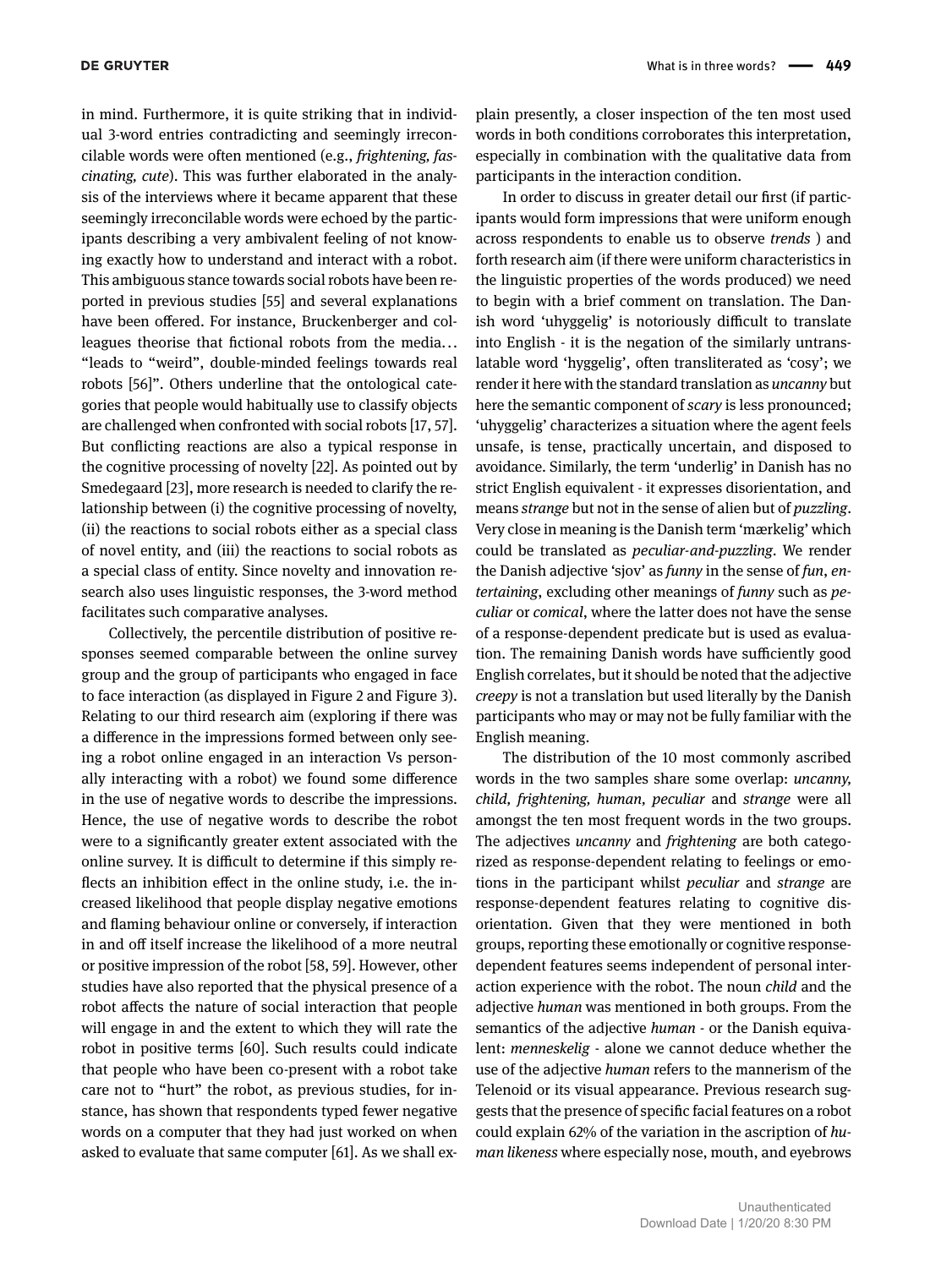were deemed important in this regard [\[62\]](#page-15-19). Others report that the human-like face was most preferred and rated as being more alive and sociable whilst a robot with a silver face was deemed only moderately humanlike [\[63\]](#page-15-20). Utilizing the abotdatabase [\(http://www.abotdatabase.info/](http://www.abotdatabase.info/collection) [collection\)](http://www.abotdatabase.info/collection) of ratings of human likeness the scores of the Telenoid is high for facial features but relatively low for body-manipulators and surfacelook [\[64\]](#page-15-21). Taken together the rating of *human* in the present study may be a reflection of the Telenoid's visual appearance. However, previous studies also find that displays of emotions [\[65\]](#page-15-22), voice [\[66\]](#page-15-23), and motion [\[67\]](#page-15-24) influence ascription of human likeness. The qualitative data from interviews with participants in

the interaction condition suggest that the voice was a de-

cisive factor in experiencing the robot as human-like. Taking a closer look at the differences in the two sets of the 10 most frequently used words in the online survey and the interaction condition, the noun *doll* and the adjective *alien* only appear in the online survey and the adjectives *creepy* and *funny* (in the sense of *fun, entertaining*) only in the interaction condition (see Figure 6). While the rankings in the two columns in Figure 6 are not directly comparable, due to differences in sample size, it may nevertheless be instructive to consider the *relative* position of a word within each column. In the online condition *uncanny* is most frequent, while terms expressing exploratory engagement, *peculiar* and *puzzling*, occur less frequent. By contrast, in the interaction condition *puzzling* has top score, before *uncanny*. As mentioned above, this may be taken as an indication that in the interaction condition the robot is still perceived as creating an ambivalent situation of practical disorientation more than a frightening situation. As the qualitative data from interviews show, the participants became more comfortable with interacting with the robot as time passed.

In the online condition adjectives dominate that express an evaluation relative to a norm - a behavioral (*uncanny*), aesthetic (*ugly*), perceptual (*small, human*), practical (*peculiar, puzzling*), or social norm (*alien*). This predominance of normative evaluations, in connection with the fact that two classificatory nouns (*child, doll)* are used, may reflect the greater cognitive distance afforded by the third-person perspective as spectator of a dialogue. In the interaction condition it seems that the linguistic reactions fit with the direct exposure to the robot - *clammy* expressing a tactile feature - and especially exposure to the robot in a social interaction context from the second-person point of view. On the one hand, the robot is drawn into the space of the socially connected and evaluated relative to a social norm of trustworthiness (*creepy*) while in the online survey the adjective *alien* is among the ten most

used words, stating a lack of social connectability. On the other hand, only in the interaction condition participants observe that the robot is *nude*, indicating that the participants have included the robot into the social horizon that allows for shame. Third, only in the interaction condition participants find the robot *funny* (partly also, as the interviews reveal, also *silly*). As the interview data reveal, the adjective *funny* is used in a context where the participant describes her or his way of coping with a practically disorienting situation in a social context. If one does not understand the behavioral norm that is to be followed in a situation, distancing oneself from the situation by amusement provides a form of relief.

In the online survey the noun *doll* was among the ten most frequently used words while in the interaction condition a noun for a non-living thing was used only seven times. This distribution of nouns across the two conditions may be of special interest from the point of view of cognitive science research on human-robot interaction. While the link between social robotics and neuropsychological research on social cognition is being explored in both directions [\[68–](#page-15-25)[70\]](#page-15-26), it appears that the neurolinguistic dimension of this link has not been explored so far. As shown in [\[62\]](#page-15-19), nouns for living things correlate with greater responses in the lateral mid-fusiform gyrus, and nouns for nonliving things in the medial mid-fusiform gyrus; interestingly, these correlations seem to be 'innate', i.e., independent of visual experiences. While the two neuronal responses are assumed to be exclusive, in our study 10 out the 400 sets of 3 words used a noun for a non-living thing (e.g., *doll*, *robot*) *and* a noun for a living entity (e.g., *barn, infant, living thing*) or adjectives of a living entity. The 3 word method in this way could be used to strengthen, on neuroscientific grounds, the suggestion that social robots indeed present a new conceptual category [\[17\]](#page-14-6).

#### **3.1 Limitations**

Several limitations of the present study should be delineated. Firstly, we did not assess the immediate impression of the robot in the interaction study (i.e. had the participants rate their impression based on a still image of the robot before being physically present with the robot). This decision was borne out of a methodical judgement, not to prime or prepare participants on what robot they were about to engage in conversation with as previous studies outline the effects thereof [\[71,](#page-15-27) [72\]](#page-15-28). Future studies could assess whether the three-word impression would differ over time or remain stable after being physically present with the robot. Secondly, this study was limited to the use of the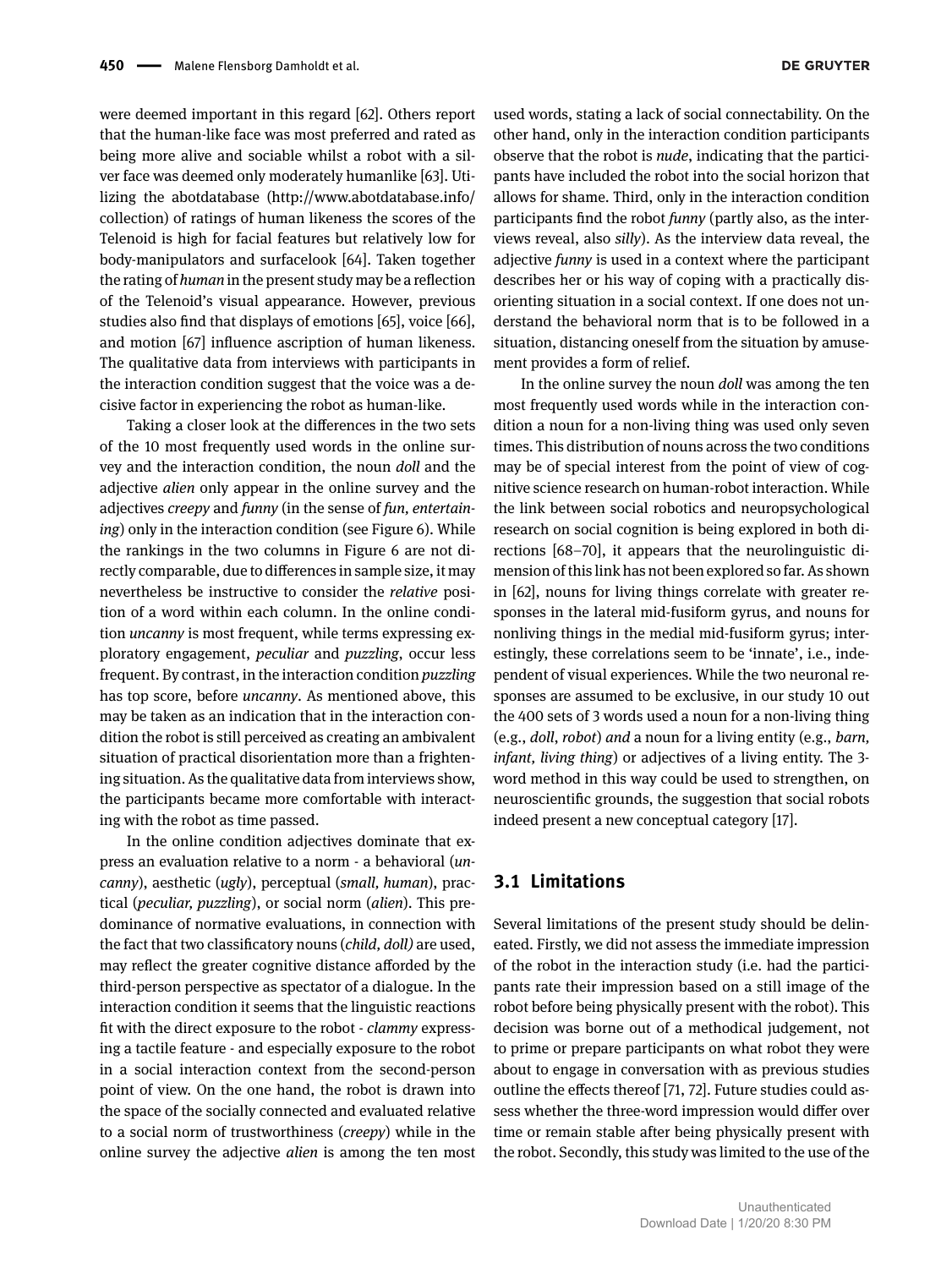Telenoid which may significantly impact the impressions gauged. For instance, it is possible that a similar study with a robot which appearance is more in line with the "*Walt Disney*" caricature of what a robot looks like, would lead to more homogeneous impressions. Thirdly, exposure time to the stimuli picture was not controlled in the survey portion of the study. However, a study by Willis and Todorov showed that impressions of personality traits deduced from still images were formed as quickly as after 100 ms of exposure time and were not more correct if unlimited time was given [\[73\]](#page-15-29). Fourthly, the interrater reliability of the two coders in the sentiment analysis was poor. We took the conservative approach of either excluding or averaging their scores. Fifthly, the content of the conversation in the online condition has emotional undertones which may have influenced the impressions formed by the participants. Finally, the online condition offered a third person perspective on the interaction seen on the video whilst the interaction condition, by definition, solely entailed being engaged in the conversation from the second-person point of view. The effect of this on the quality of the data is difficult to determine and would require future studies.

# **3.2 Future directions, practical and theoretical implications**

The present study has several implications. On a practical level the study can inform us on the need for impression management for robots. The overlap in types and sentiment of words between the online and interaction study indicate that similar impressions are formed - in essence regardless of whether a person have interacted with a robot or not. Here it would be important for the robotic engineers to gauge whether these impressions were the ones intended but also pinpoint what determines that exact impression to arise. This in turn again points to the need to retain mixed methods as the backbone of HRI research as identifying the underlying processes involved calls on several disciplines and their methodologies. On the other hand the results of the present study also points to significant differences inasmuch as participants were more likely to use negative words and engage in normative evaluations in the online condition. Regardless of whether this finding reflects or is being magnified by a disinhibition effect or an effect of being engaged in the third-person perspective, it has practical implications as many people will likely meet robots online before they encounter them in real life. Future studies could further explore this threeword approach further for instance utilizing a classical experimental set-up directly comparing an online condition

to an interaction condition where for instance exposure time, proximity to the robot, and form of contact (direct interaction, purely observational and online interaction) could be controlled. In such a design the effect of being an interlocutor or a passive observer of a dialogue could also be assessed.

#### **3.3 Conclusions**

The present study adds to the existing methodologies in HRI research by exploring a "middle ground" between quantitative and qualitative methods for assessing the impression of robots. The method allowed us to explore people's conceptualisation of robots from different angles and offered new insights into the ambiguous experience reported which in turn can fuel further theorisation. The 3-word method and qualitative interviews productively supplemented each other - while the 3-word method could be used as a heuristics to identify certain interview sets, e.g., those that may stand out from more common reactions, the qualitative results provided important information on how to disambiguate entries from the 3-word data set. Utilizing the same methodology in different research settings, with other robots and samples could contribute to an "opinion or sentiment lexicon" with impressions of various robots (akin to the abotdatabase). Notwithstanding the underlined benefits, the present study should be construed as a proof of concept study and the method should be repeated and refined in future studies.

**Acknowledgments:** The research reported in this paper is supported by the Carlsberg Foundation.

# **References**

- <span id="page-13-0"></span>[1] S. Kriz, T. D. Ferro, P. Damera, J. R. Porter, Fictional robots as a data source in HRI research: Exploring the link between science fiction and interactional expectations, In: 19th International Symposium in Robot and Human Interactive Communication, 2010, 458–463
- <span id="page-13-1"></span>[2] L. P. Naumann, S. Vazire, P. J. Rentfrow, S. D. Gosling, Personality judgments based on physical appearance, Personality and Social Psychology Bulletin, 2009, 35(12), 1661–1671
- [3] A. Todorov, Inferences of competence from faces predict election outcomes, Science, 2005, 308(5728), 1623–1626
- <span id="page-13-2"></span>[4] K. E. Weick, Sensemaking in Organizations (Foundations for Organizational Science), SAGE Publications, 1995, 3
- <span id="page-13-3"></span>[5] M. Bar, M. Neta, H. Linz, Very first impressions, Emotion, 2006, 6(2), 269–278
- <span id="page-13-4"></span>[6] C. Y. Olivola, F. Funk, A. Todorov, Social attributions from faces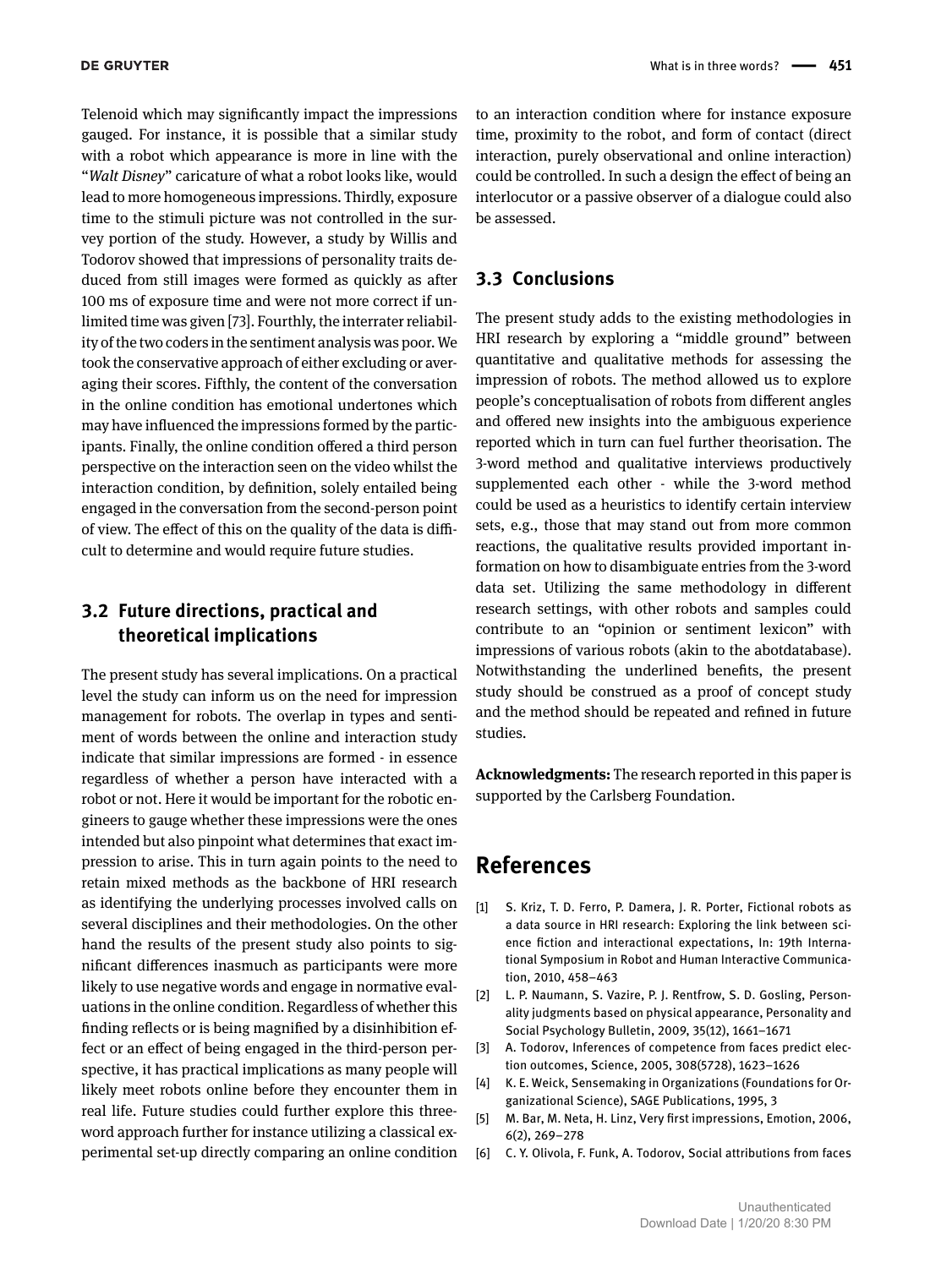bias human choices, Trends in Cognitive Sciences, 2014, 18(11), 566–570

- <span id="page-14-0"></span>[7] H. D. Flowe, J. E. Humphries, An examination of criminal face bias in a random sample of police lineups, Applied Cognitive Psychology, 2011, 25(2), 265–273
- <span id="page-14-1"></span>[8] M. Blow, K. Dautenhahn, A. Appleby, C. L. Nehaniv, D. Lee, The Art of Designing Robot Faces – Dimensions for Human-Robot Interaction, In: Proceedings of the 1st ACM SIGCHI/SIGART Conference on Human-Robot Interaction (HRI 2006), 2006, 331–332
- <span id="page-14-15"></span>[9] K. Bergmann, F. Eyssel, S. Kopp, A second chance to make a first impression? How appearance and nonverbal behavior affect perceived warmth and competence of virtual agents over time, In: Proceedings of the 12th International Conference on Intelligent Virtual Agents (IVA'12), 2012, 126–138
- [10] J. Goetz, S. Kiesler, A. Powers, Matching robot appearance and behavior to tasks to improve human-robot cooperation, In: The 12th IEEE International Workshop on Robot and Human Interactive Communication, Proceedings, RO-MAN 2003, 55–60
- [11] D. S. Syrdal, K. Dautenhahn, K. L. Koay, M. L. Walters, The negative attitudes towards robots scale and reactions to robot behaviour in a live human-robot interaction study, Adaptive and Emergent Behavior and Complex Systems, 2009
- <span id="page-14-2"></span>[12] S. Nishio, H. Ishiguro, N. Hagita, Can a teleoperated android represent personal presence? - A case study with children, Psychologia, 2007, 50( 4), 330–342
- <span id="page-14-3"></span>[13] P. J. Hinds, T. L. Roberts, H. Jones, Whose job is it anyway? A study of human-robot interaction in a collaborative task, Human-Computer Interaction, 2005, 19, 151–181
- <span id="page-14-4"></span>[14] J. Kätsyri, K. Förger, M. Mäkäräinen, T. Takala, A review of empirical evidence on different uncanny valley hypotheses: support for perceptual mismatch as one road to the valley of eeriness, Frontiers in Psychology, 2015, 6, Article 390, DOI: 10.3389/fpsyg.2015.00390
- [15] L. Damiano, P. Dumouchel, Anthropomorphism in human-robot co-evolution, Frontiers in Psychology, 2018, 9, Article 468, DOI: 10.3389/fpsyg.2018.00468
- <span id="page-14-5"></span>[16] C. Bartneck, D. Kulić, E. Croft, S. Zoghbi, Measurement instruments for the anthropomorphism, animacy, likeability, perceived intelligence, and perceived safety of robots, International Journal of Social Robotics, 2009, 1(1), 71–81
- <span id="page-14-6"></span>[17] P. H. Kahn et al., The new ontological category hypothesis in human-robot interaction, In: Proceedings of the 2011 6th ACM/IEEE International Conference on Human-Robot Interaction (HRI'11), IEEE, 2011, 159
- <span id="page-14-7"></span>[18] S. Turkle, Alone together: Why we expect more from technology and less from each other, Hachette UK, 2017
- <span id="page-14-8"></span>[19] J. Seibt, Towards an ontology of simulated social interaction: Varieties of the "As if?" for robots and humans, In: R. Hakli, J. Seibt (Eds.), Sociality and Normativity for Robots, Studies in the Philosophy of Sociality, Springer, Cham, 2017, 11–39
- <span id="page-14-9"></span>[20] J. Seibt, Classifying forms and modes of co-working in the ontology of asymmetric social interactions (OASIS), Envisioning Robots in Society – Power, Politics, and Public Space, 2018, 311, 133–146
- <span id="page-14-10"></span>[21] E. van Kleef, H. C. M. van Trijp, P. Luning, Consumer research in the early stages of new product development: a critical review of methods and techniques, Food Quality and Preference, 2005, 16(3), 181–201
- <span id="page-14-11"></span>[22] J. Förster, J. Marguc, M. Gillebaart, Novelty categorization theory, Social and Personality Psychology Compass, 2010, 4(9),

736–755

- <span id="page-14-12"></span>[23] C. V. Smedegaard, Reframing the role of novelty within social HRI: from noise to information, In: Proceedings of the 14th ACM/IEEE International Conference on Human-Robot Interaction (HRI 2019), IEEE, 2019, 411–420
- <span id="page-14-13"></span>[24] S. Nishio, H. Ishiguro, Attitude change induced by different appearances of interaction agents, International Journal of Machine Consciousness, 2011, 3(1), 115–126
- <span id="page-14-14"></span>[25] S. Kiesler, A. Powers, S. R. Fussell, C. Torrey, Anthropomorphic interactions with a robot and robot-like agent, Social Cognition, 2008, 26(2), 169–181
- [26] J. Yamato, K. Shinozawa, F. Naya, K. Kogure, Evaluation of communication with robot and agent: Are robots better social actors than agents?, In: INTERACT, 2001, 690–691
- <span id="page-14-16"></span>[27] O. Akiho, M. Sugaya, Impression evaluation for active behavior of robot in human robot interaction, In: M. Kurosu (Ed.), Human-Computer Interaction, Novel User Experiences, HCI 2016, Lecture Notes in Computer Science, vol 9733, Springer, Cham, 2016, 83–95
- <span id="page-14-17"></span>[28] A. Edwards, C. Edwards, D. Westerman, P. R. Spence, Initial expectations, interactions, and beyond with social robots, Computers in Human Behaviour, 2019, 90, 308–314
- <span id="page-14-18"></span>[29] J. Beer *et al.*, Older users' acceptance of an assistive robot: Attitudinal changes following brief exposure, Gerontechnology, 2017, 16(1), 21–36
- <span id="page-14-19"></span>[30] S. Yokota, H. Hashimoto, D. Chugo, K. Kawabata, Motion design of service robot — Study on human impression, In: 2014 12th IEEE International Conference on Industrial Informatics (INDIN), 2014, 770–774
- <span id="page-14-20"></span>[31] S. Suzuki, T. Shimazu, K. Kasakawa, Prototyping for robot motion design through subjective and objective analyses, IEEJ Journal of Industry Applications, 2014, 3(2), 174–181
- <span id="page-14-21"></span>[32] A. M. Rosenthal-von der Pütten, N. C. Krämer, J. Herrmann, The effects of humanlike and robot-specific affective nonverbal behavior on perception, emotion, and behavior, International Journal of Social Robotics, 2018, 10(5), 569–582
- <span id="page-14-22"></span>[33] Á. Castro-González *et al.*, The effects of an impolite vs. a polite robot playing rock-paper-scissors, In: A. Agah, J. J. Cabibihan, A. Howard, M. Salichs, H. He (Eds.), Social Robotics, ICSR 2016, Lecture Notes in Computer Science, vol 9979, Springer, Cham, 2016, 306–316
- [34] C. Bartneck, T. Kanda, O. Mubin, A. Al Mahmud, Does the design of a robot influence its animacy and perceived intelligence?, International Journal of Social Robotics, 2009, 1(2), 195–204
- <span id="page-14-23"></span>[35] C. F. DiSalvo, F. Gemperle, J. Forlizzi, S. Kiesler, All robots are not created equal: the design and perception of humanoid robot heads, In: Proceedings of the 4th Conference on Designing Interactive Systems: Processes, Practices, Methods, and Techniques, 2002, 321–326
- <span id="page-14-24"></span>[36] M. F. Damholdt, C. Vestergaard, M. Nørskov, R. Hakli, S. K. Larsen, J. Seibt, A scale for assessment of attitudes towards social robots: the attitudes towards social robots scale (ASOR), Interaction Studies, 2019
- <span id="page-14-25"></span>[37] R. B. Johnson, A. J. Onwuegbuzie, L. A. Turner, Toward a definition of mixed methods research, Journal of Mixed Methods Research, 2007, 1(2), 112–133
- <span id="page-14-26"></span>[38] K. Ogawa *et al.*, Telenoid: tele-presence android for communication, In: ACM SIGGRAPH 2011 Emerging Technologies, 2011, Article 15
- <span id="page-14-27"></span>[39] M. Bednarek, Dimensions of evaluation: Cognitive and linguis-